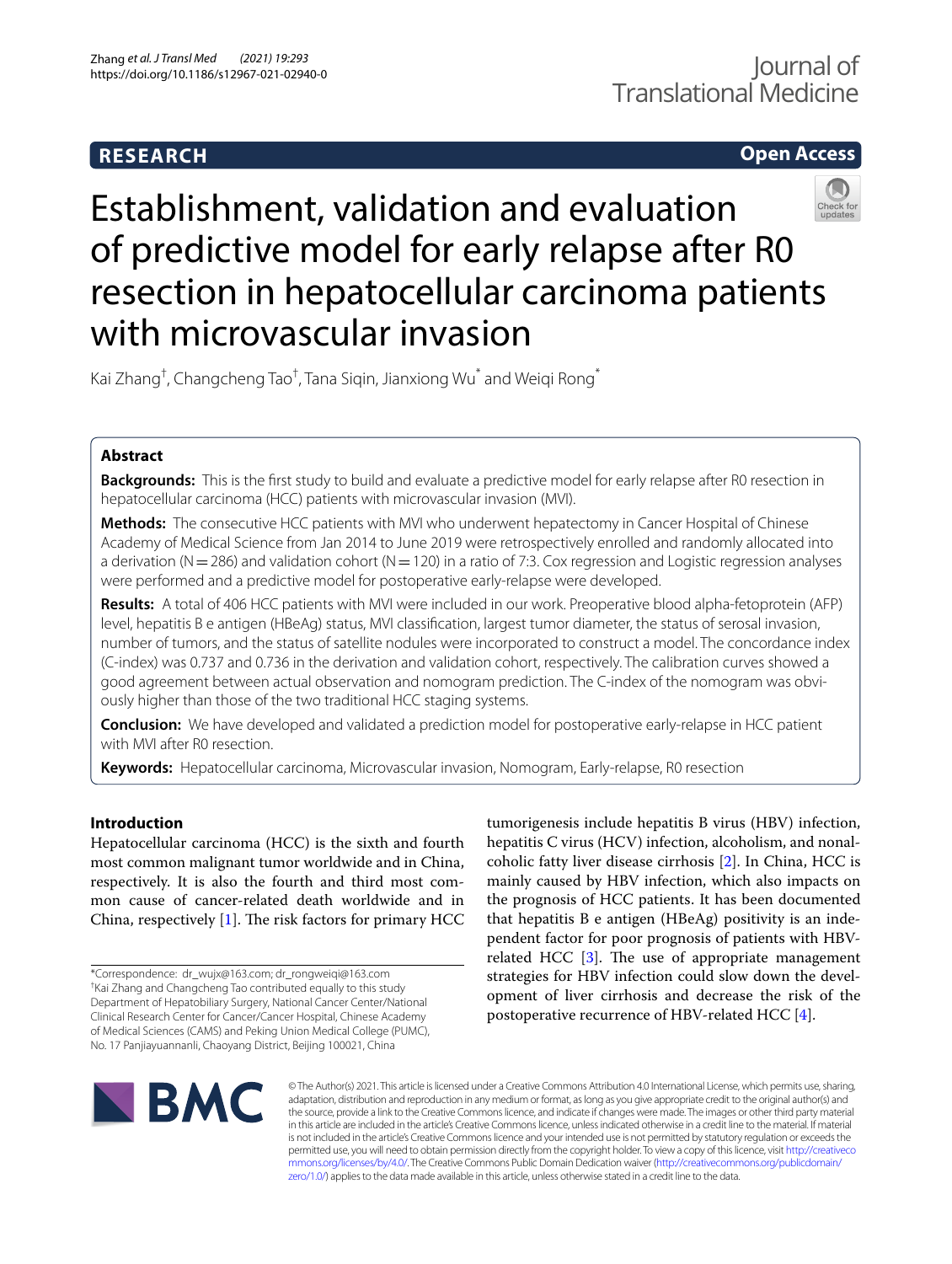It is well known that liver transplantation, radiotherapy, ablation, and hepatectomy are the main local treatment strategies for primary HCC patients. Liver transplantation has not been extensively used for the treatment of liver cancer due to the limited donor pool and high cost. With the advancements in radiotherapy technologies, HCC patients achieve a good disease control after stereotactic body radiation therapy (SBRT) treatment [[5\]](#page-12-4). However, the radiotherapy is only recommended for patients with unresectable HCC who are ineligible for liver transplantation  $[6, 7]$  $[6, 7]$  $[6, 7]$  $[6, 7]$ . The treatment efficacy of ablation therapy is commonly comparable with that of surgical resection in HCC patients [[8\]](#page-12-7). However, some studies have revealed that the relapse-free survival (RFS) and overall survival (OS) in patients with a HCC diameter<2 cm after receiving ablation therapy are shorter than those receiving surgical resection [\[9\]](#page-12-8). In addition, HCC patients with MVI who receive ablation therapy exhibits a higher early-recurrence rate than those receive surgical resection  $[10]$  $[10]$ . Therefore, surgical resection is still the main treatment strategy for radical intent in HCC patients.

Although surgery is currently the main local treatment strategy for HCC, its long-term efficacy is unsatisfactory. As reported by a literature, 2-year relapse rate reaches 54% in patients receiving surgery [\[11](#page-12-10)]. Dozens of studies show that predictive models for relapse in HCC patients after the radical surgery have been constructed to guide postoperative adjuvant treatment decision [[12–](#page-12-11) [14\]](#page-12-12). Microvascular invasion (MVI) is an independent risk factor for postoperative relapse in all reported predictive models. As reported by previous studies, the incidence rate of MVI confrmed through postoperative pathological examination is  $11-60\%$  [[15\]](#page-12-13) and it is 39% in our hospital [[16\]](#page-12-14). According to the Standard for Diagnosis and Treatment of Primary Liver Cancer [[17](#page-12-15)], MVI is a mass of cancer cells in vascular cavity with adhesion to endothelial cell observed under a microscope, which mainly occurs in portal vein. It is graded according to the count of cancer cells and the distance of MVI to tumor. The emergence of MVI impacts on the OS, and it is also a risk factor for postoperative early-relapse in HCC patients [[18\]](#page-12-16). The prognosis of HCC patients with postoperative early-relapse is worse than that of patients with laterelapse  $[19]$  $[19]$  $[19]$ . Therefore, it is an unmet need to identify HCC patients who are more prone to experience postoperative early-relapse. As previously mentioned, predictive models for postoperative early-relapse in HCC patients have been established, however, a predictive model for HCC patients with MVI who are more prone to experience early-relapse has not yet been reported.

In our study, a predictive model for early-relapse in HCC patients with MVI after receiving R0 resection confrmed by postoperative pathological examination was constructed and its diagnostic performance were validated in a validation cohort.

## **Methods**

## **Patient selection**

The consecutive patients who underwent hepatectomy for HCC in Cancer Hospital of Chinese Academy of Medical Science from Jan 2014 to June 2019 were enrolled. The patients were classified into M1 and M2 subgroups on the basis of MVI status according to the Guideline for Standardized Pathological Diagnosis of Primary Liver Cancer [\[20](#page-12-18)]. MX defned as the emergence of MVI with unknown MVI classifcation. HCC patients with MVI were selected for subsequent analyses as following criteria. Inclusion criteria: (1) HCC with MVI confrmed by the postoperative pathological examination; (2) R0 resection confrmed by the postoperative pathological examination; (3) Child–Pugh A liver function prior to surgery; (4) No serious dysfunction of heart, lung or kidney that impacts on prognosis; (5) Eastern Cooperative Oncology Group (ECOG) performance status of 0–1. Exclusion criteria: (1) Death within one month following surgery; (2) No relapse and a follow-up of<12 months; (3) Unknown status of relapse; (4) With lymph node metastasis confrmed by postoperative pathological examination. Flow chart for patient screening was shown in Additional fle [1](#page-12-19): Fig. S1.

RFS was defned as the time from the end of surgery to the relapse/metastasis or the death of any cause. According to the previous studies  $[11, 21]$  $[11, 21]$  $[11, 21]$  $[11, 21]$  and the rules of clinical follow-up, the patients with a relapse or death within 12 months after surgery were allocated into the earlyrelapse group and those with a relapse or death over more than 12 months postoperatively were allocated into the late-relapse group  $[19]$  $[19]$ . The patients without a relapse or death until the follow-up endpoint was also allocated into the late-relapse group.

#### **Statistical analysis**

All enrolled patients were randomly allocated into a derivation cohort (286 patients) and validation cohort in a ratio of 7:3 (120 patients). Variables independently associated with postoperative early-relapse were determined to construct a predictive model in the derivation cohort as following. First step, all clinicopathological variables collected in the present work were included in the univariate Cox model to identify risk factors signifcantly associated with RFS. Second step, variables identifed in the frst step were included in the multivariate Cox model to screen independent risk factors associated with RFS. Third step, variables identified in the second step were included in the multivariate Logistic model to determine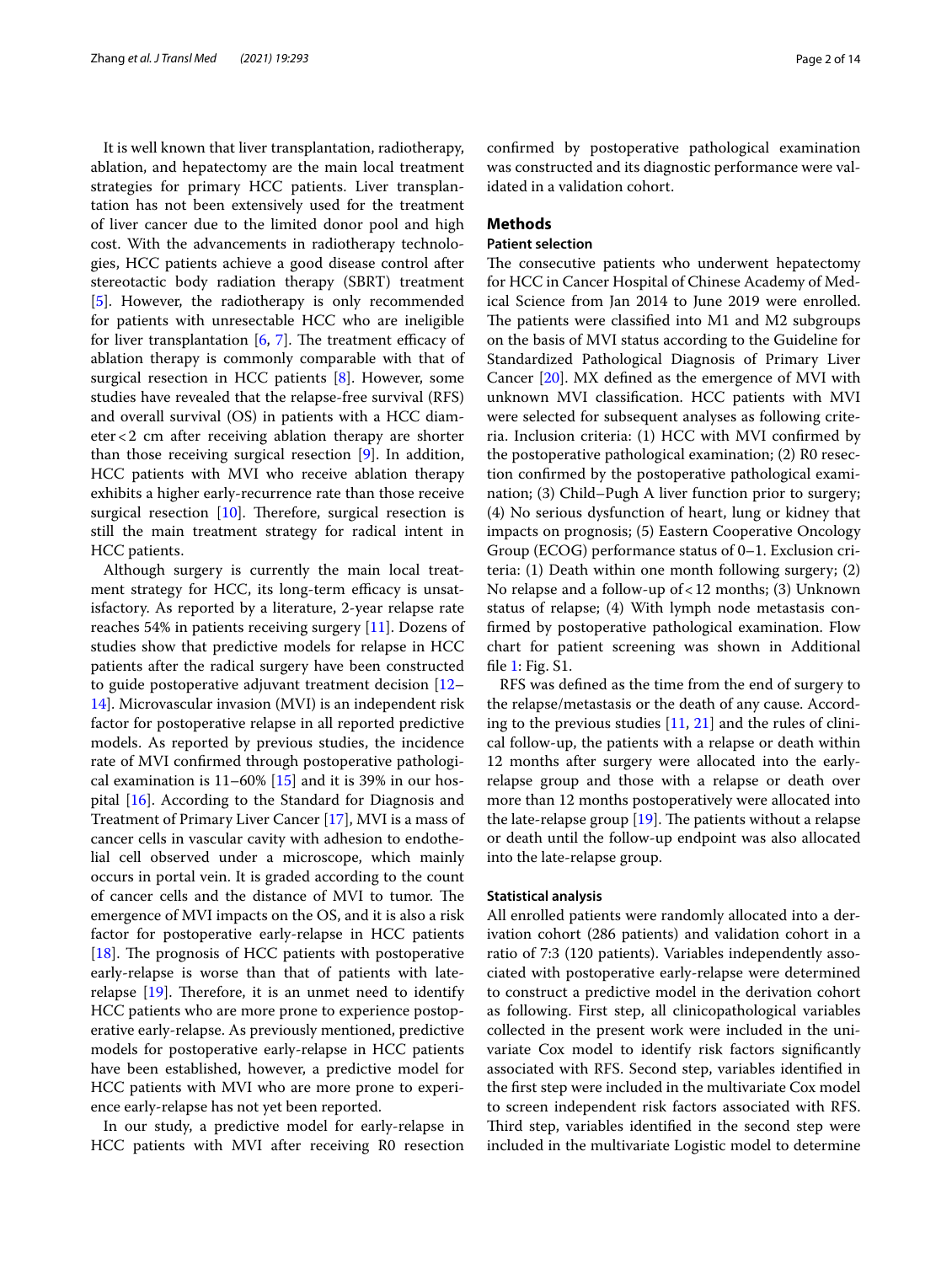the independent risk factors associated with postoperative early-relapse. Nomogram and web calculator were subsequently performed to established a predictive model for postoperative early-relapse in the derivation cohort.

Model discrimination measured by concordance index (C-index), model calibration measured by calibration plots and clinical practicability of the predictive model measured by decision curve analyses (DCA) were used to evaluate the predictive performance of the nomogram between patients with and without early-relapse in the derivation and validation cohorts. The predictive performance of the constructed model was compared with that of the 8th edition American Joint Committee on Cancer (AJCC) staging system and Barcelona Clinic Liver Cancer (BCLC) staging system in discrimination, calibration, and clinical usefulness.

The optimal cutoff value of the nomogram was determined by maximizing the Youden index based on receiver operating characteristic (ROC) curves. The optimal cutoff value of AJCC and BCLC staging system was also determined based on ROC curves. Sensitivity, specificity, and accuracy of the predictive model, AJCC and BCLC staging system were calculated in the derivation and validation cohorts, respectively.

Categorical data were analyzed using Chi-square test or Fisher exact test. The continuous variables in a normal distribution were analyzed using *t*-test or variance analysis. The variables in a non-normal distribution were analyzed using rank sum test. A P-value less than 0.05 was considered to be statistically signifcant. Unless otherwise stipulated, test power  $(\alpha)$  for multivariate analysis was set as 0.05. EmpowerStats [\(http://www.empowersta](http://www.empowerstats.com) [ts.com](http://www.empowerstats.com), X&Y Solutions Inc., Boston. MA) and R software (Version 3.6.2) were used for statistical analysis and chart plots. All independent variables were screened by collinearity analysis with variance inflation factor (VIF)  $\leq$  5.

### **Results**

## **Baseline characteristics of patients in the derivation and validation cohort**

A total of 1320 HCC patients were retrospectively recruited in our work, including 482 patients with MVI (36.5%). According to the inclusion and exclusion criteria, a total of 406 HCC patients with MVI were selected for subsequent analyses, including 160 patients (39.4%) having a postoperative early-relapse, 67 patients (16.5%) having a postoperative late-relapse and 179 patients (44.1%) without a relapse until the end of follow-up period. One hundred and sixty (39.4%) and 246 patients (60.6%) were with early-relapse and non-early-relapse, respectively.

There were 286 patients and 120 patients were randomly allocated into the derivation and validation cohort in a ratio of 7:3, respectively, by using R language caret package with a seed of 2,020,090,873. The majority of clinical characteristics were not statistically diferent between the derivation and validation cohort, as shown in Table [1.](#page-3-0) The derivation cohort showed marginally higher proportion of patients with albumin-bilirubin (ALBI) score  $\leq$  - 2.60 compared with the validation cohort (P=0.084, Table [1](#page-3-0)). Preoperative albumin (ALB) level was marginally higher in the derivation cohort than that in the validation cohort (P=0.077, Table [1](#page-3-0)). Preoperative alanine aminotransferase (ALT) level was signifcantly higher in the derivation cohort than that in the validation cohort ( $P = 0.021$ , Table [1\)](#page-3-0).

## **Determination of risk factors associated with postoperative early‑relapse**

Next, the univariate and multivariate Cox regression analyses were performed to determine the independent risk factors associated with RFS in the derivation cohort. Total of 6 independent risk factors associated with RFS were identifed, including ALBI score, preoperative HBeAg status, MVI classifcation, largest tumor diameter, number of tumors and the status of serosal invasion (Table [2\)](#page-5-0). Preoperative blood AFP level and the status of satellite nodule were marginally statistically associated with RFS. As previously reported, blood AFP level is signifcantly associated with prognosis and early-relapse, and the multinodular tumor commonly develops from MVI in HCC patients [[20\]](#page-12-18), therefore, these two variables were further incorporated into the subsequent analysis. Next, the abovementioned 8 variables were included in the multivariable Logistic regression analysis to determine the risk factors associated with postoperative early-relapse. Total of 5 independent risk factors were identifed, including preoperative blood AFP level, preoperative HBeAg status, MVI classifcation, largest tumor diameter and the status of serosal invasion (Table [2](#page-5-0)). Number of tumors and the status of satellite nodules were marginally statistically associated with early-relapse (Table  $2$ ). The previous studies have revealed that both number of tumors and the status of satellite nodules are independent risk factors for postoperative relapse [[18](#page-12-16), [22\]](#page-12-21), therefore, these two variables were included for the subsequent analysis to establish a predictive model.

## **Establishment of predictive model for postoperative early‑relapse and evaluation of its discriminability and calibration**

Next, the abovementioned 7 risk factors associated with postoperative early-relapse were included to construct the predictive model by using a binary logistic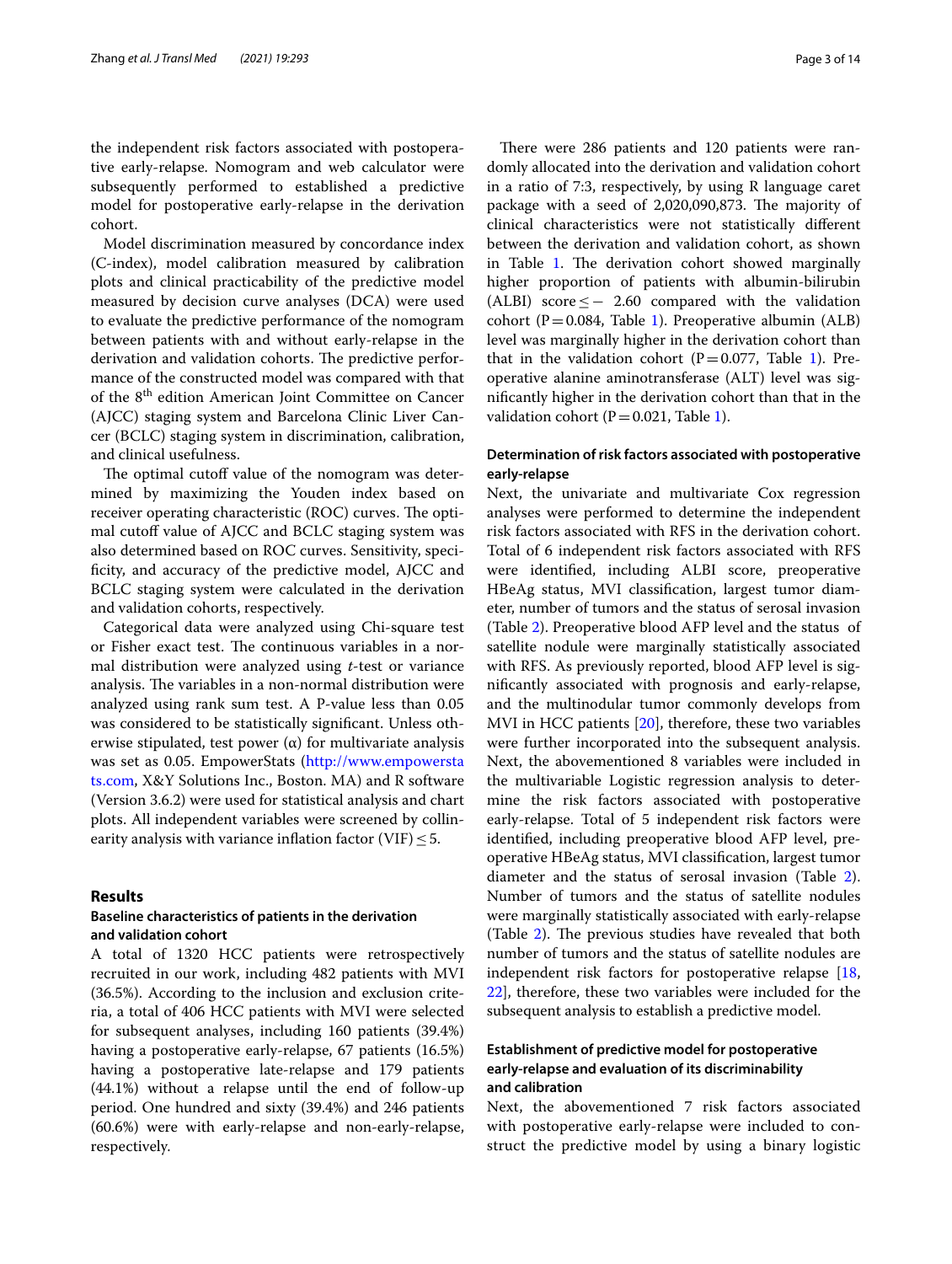## <span id="page-3-0"></span>**Table 1** The clinical characteristics of patients in the derivation and validation cohort

| <b>Clinical characteristics</b>             | <b>Derivation cohort</b> | <b>Validation cohort</b> | P-value |
|---------------------------------------------|--------------------------|--------------------------|---------|
| Number of patients                          | 286                      | 120                      |         |
| Gender                                      |                          |                          | 0.242   |
| Male                                        | 237 (82.87%)             | 105 (87.50%)             |         |
| Female                                      | 49 (17.13%)              | 15 (12.50%)              |         |
| Age (years)                                 |                          |                          | 0.458   |
| $\leq 60$                                   | 199 (69.58%)             | 79 (65.83%)              |         |
| $>60$                                       | 87 (30.42%)              | 41 (34.17%)              |         |
| Hypertension                                |                          |                          | 0.233   |
| With                                        | 74 (25.87%)              | 38 (31.67%)              |         |
| Without                                     | 212 (74.13%)             | 82 (68.33%)              |         |
| Diabetes                                    |                          |                          | 0.885   |
| With                                        | 46 (16.08%)              | 20 (16.67%)              |         |
| Without                                     | 240 (83.92%)             | 100 (83.33%)             |         |
| Coronary heart disease                      |                          |                          | 0.803   |
| With                                        | 11 (3.85%)               | 4 (3.33%)                |         |
| Without                                     | 275 (96.15%)             | 116 (96.67%)             |         |
| Smoking history                             |                          |                          | 0.393   |
| With                                        | 125 (43.71%)             | 58 (48.33%)              |         |
| Without                                     | 161 (56.29%)             | 62 (51.67%)              |         |
| Drinking history                            |                          |                          | 0.187   |
| With                                        | 88 (30.77%)              | 45 (37.50%)              |         |
| Without                                     | 198 (69.23%)             | 75 (62.50%)              |         |
| Portal hypertension                         |                          |                          | 0.325   |
| With                                        | 65 (22.73%)              | 22 (18.33%)              |         |
| Without                                     | 221 (77.27%)             | 98 (81.67%)              |         |
| ALBI core                                   |                          |                          | 0.084   |
| $\le -2.60$                                 | 256 (89.51%)             | 100 (83.33%)             |         |
| $> -2.60$ to $\le -1.39$                    | 30 (10.49%)              | 20 (16.67%)              |         |
| Preoperative ALT level (U/L)                | 30.0 (13.0-241.0)        | 26.50 (13.00-337.0)      | 0.021   |
| Preoperative AST level (U/L)                | 30.0 (13.0-241.0)        | 26.50 (13.00-337.0)      | 0.104   |
| Preoperative ALB level (g/L)                | 44.02 ± 4.19             | $43.20 \pm 4.41$         | 0.077   |
| Preoperative serum creatinine level (mg/dl) | 73.35 ± 14.29            | 76.21 ± 13.28            | 0.061   |
| Preoperative blood glucose level (mmol/L)   | $5.62 \pm 1.72$          | $5.50 \pm 1.37$          | 0.489   |
| Preoperative PT (second)                    | $11.92 \pm 0.95$         | $11.97 \pm 1.07$         | 0.688   |
| Preoperative status of HBsAg                |                          |                          | 0.165   |
| Positive                                    | 232 (81.12%)             | 90 (75.00%)              |         |
| Negative                                    | 54 (18.88%)              | 30 (25.00%)              |         |
| Preoperative status of HBeAg                |                          |                          | 0.240   |
| Positive                                    | 65 (22.73%)              | 21 (17.50%)              |         |
| Negative                                    | 221 (77.27%)             | 99 (82.50%)              |         |
| HCV-Ab                                      |                          |                          | 0.669   |
| Positive                                    | 20 (6.99%)               | 7 (5.83%)                |         |
| Negative                                    | 266 (93.01%)             | 113 (94.17%)             |         |
| Preoperative LnAFP level                    | $4.62 \pm 2.95$          | $4.62 \pm 2.95$          | 0.932   |
| Maximum diameter of primary tumor (cm)      |                          |                          | 0.836   |
| $\leq 5$                                    | 170 (59.44%)             | 70 (58.33%)              |         |
| > 5                                         | 116 (40.56%)             | 50 (41.67%)              |         |
| Adjacent to large blood vessels             |                          |                          | 0.770   |
| With                                        | 90 (31.47%)              | 36 (30.00%)              |         |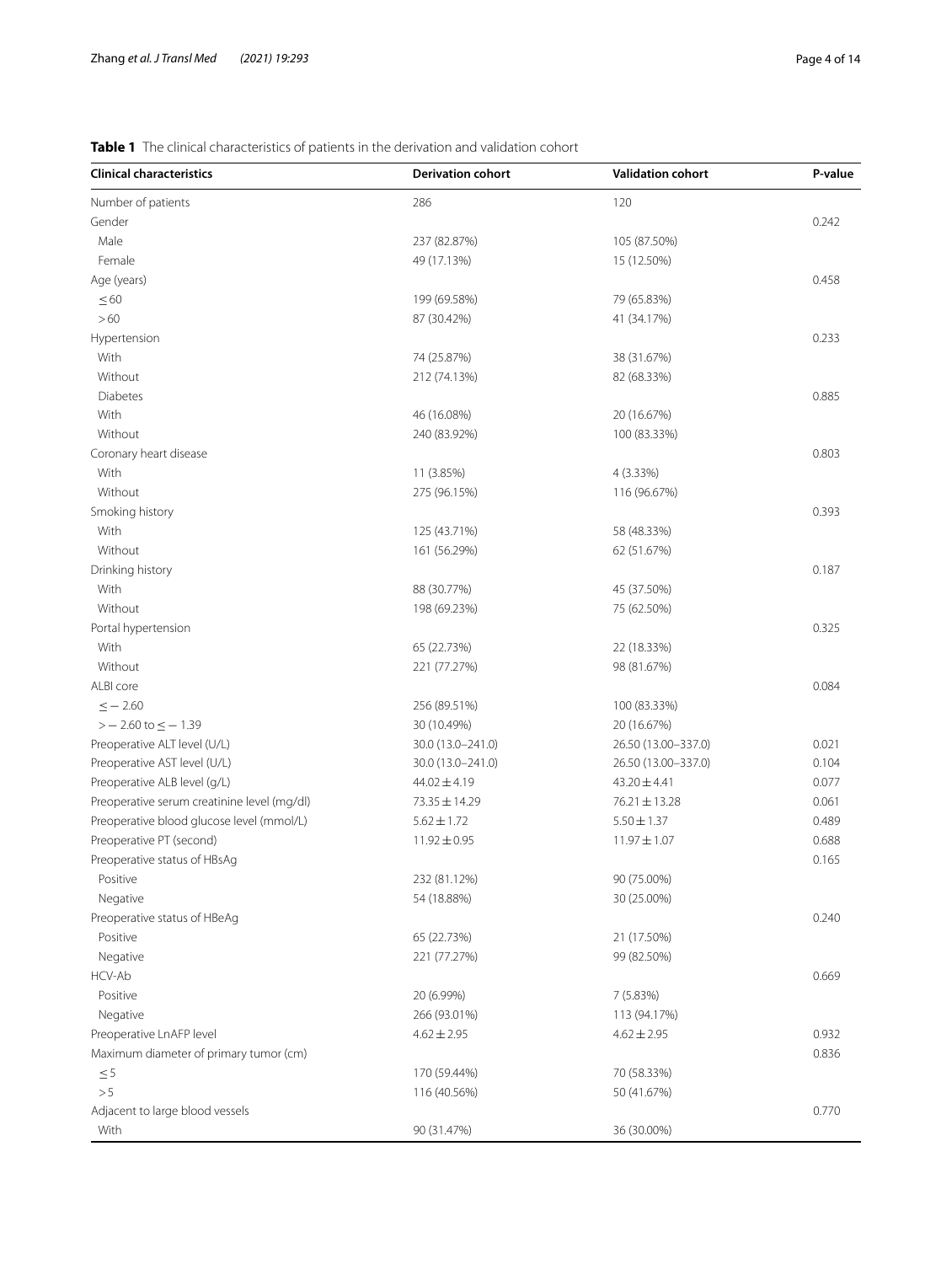## **Table 1** (continued)

| Without<br>84 (70.00%)<br>196 (68.53%)<br>Adjacent to the diaphragm<br>0.078<br>With<br>24 (8.39%)<br>17 (14.17%)<br>Without<br>262 (91.61%)<br>103 (85.83%)<br>MVI classification<br>0.263<br>M1<br>132 (46.15%)<br>58 (48.33%)<br>M <sub>2</sub><br>66 (23.08%)<br>34 (28.33%)<br><b>MX</b><br>88 (30.77%)<br>28 (23.33%)<br>Number of tumors<br>0.326<br>250 (87.41%)<br>109 (90.83%)<br>1<br>$\geq$ 2<br>36 (12.59%)<br>11 (9.17%)<br>Satellite nodule<br>0.749<br>With<br>19 (15.83%)<br>49 (17.13%)<br>Without<br>237 (82.87%)<br>101 (84.17%)<br>Serosal invasion<br>0.657<br>With<br>172 (60.14%)<br>75 (62.50%)<br>Without<br>114 (39.86%)<br>45 (37.50%)<br>1.000<br>Preoperative/intraoperative ablation<br>With<br>7(2.45%)<br>2(1.67%)<br>Without<br>279 (97.55%)<br>118 (98.33%)<br>0.727<br>Preoperative radiotherapy<br>With<br>6(2.10%)<br>3(2.50%)<br>Without<br>280 (97.90%)<br>117 (97.50%)<br>0.924<br>Preoperative interventional therapy<br>With<br>16 (5.59%)<br>7 (5.83%)<br>Without<br>270 (94.41%)<br>113 (94.17%)<br>0.642<br>Postoperative radiotherapy<br>With<br>47 (16.43%)<br>22 (18.33%)<br>Without<br>239 (83.57%)<br>98 (81.67%)<br>0.447<br>Postoperative interventional therapy<br>With<br>114 (39.86%)<br>43 (35.83%)<br>Without<br>172 (60.14%)<br>77 (64.17%)<br>0.362<br>AJCC staging system (the 8th edition)<br>Stage I<br>21 (7.34%)<br>10 (8.33%)<br>Stage II<br>202 (70.63%)<br>91 (75.83%)<br>63 (22.03%)<br>19 (15.83%)<br>Stage III<br>0.588<br>BCLC staging system<br>Stage 0<br>21 (7.34%)<br>10 (8.33%)<br>Stage A<br>39 (13.64%)<br>14 (11.67%)<br>Stage B<br>199 (69.58%)<br>89 (74.17%)<br>Stage C<br>27 (9.44%)<br>7(5.83%)<br>0.610<br>Early-relapse<br>Presence<br>45 (37.50%)<br>115 (40.21%)<br>Absence<br>171 (59.79%)<br>75 (62.50%) | <b>Clinical characteristics</b> | <b>Derivation cohort</b> | <b>Validation cohort</b> | P-value |
|-----------------------------------------------------------------------------------------------------------------------------------------------------------------------------------------------------------------------------------------------------------------------------------------------------------------------------------------------------------------------------------------------------------------------------------------------------------------------------------------------------------------------------------------------------------------------------------------------------------------------------------------------------------------------------------------------------------------------------------------------------------------------------------------------------------------------------------------------------------------------------------------------------------------------------------------------------------------------------------------------------------------------------------------------------------------------------------------------------------------------------------------------------------------------------------------------------------------------------------------------------------------------------------------------------------------------------------------------------------------------------------------------------------------------------------------------------------------------------------------------------------------------------------------------------------------------------------------------------------------------------------------------------------------------------------------------------------------------------------------------------------------------------------------------------|---------------------------------|--------------------------|--------------------------|---------|
|                                                                                                                                                                                                                                                                                                                                                                                                                                                                                                                                                                                                                                                                                                                                                                                                                                                                                                                                                                                                                                                                                                                                                                                                                                                                                                                                                                                                                                                                                                                                                                                                                                                                                                                                                                                                     |                                 |                          |                          |         |
|                                                                                                                                                                                                                                                                                                                                                                                                                                                                                                                                                                                                                                                                                                                                                                                                                                                                                                                                                                                                                                                                                                                                                                                                                                                                                                                                                                                                                                                                                                                                                                                                                                                                                                                                                                                                     |                                 |                          |                          |         |
|                                                                                                                                                                                                                                                                                                                                                                                                                                                                                                                                                                                                                                                                                                                                                                                                                                                                                                                                                                                                                                                                                                                                                                                                                                                                                                                                                                                                                                                                                                                                                                                                                                                                                                                                                                                                     |                                 |                          |                          |         |
|                                                                                                                                                                                                                                                                                                                                                                                                                                                                                                                                                                                                                                                                                                                                                                                                                                                                                                                                                                                                                                                                                                                                                                                                                                                                                                                                                                                                                                                                                                                                                                                                                                                                                                                                                                                                     |                                 |                          |                          |         |
|                                                                                                                                                                                                                                                                                                                                                                                                                                                                                                                                                                                                                                                                                                                                                                                                                                                                                                                                                                                                                                                                                                                                                                                                                                                                                                                                                                                                                                                                                                                                                                                                                                                                                                                                                                                                     |                                 |                          |                          |         |
|                                                                                                                                                                                                                                                                                                                                                                                                                                                                                                                                                                                                                                                                                                                                                                                                                                                                                                                                                                                                                                                                                                                                                                                                                                                                                                                                                                                                                                                                                                                                                                                                                                                                                                                                                                                                     |                                 |                          |                          |         |
|                                                                                                                                                                                                                                                                                                                                                                                                                                                                                                                                                                                                                                                                                                                                                                                                                                                                                                                                                                                                                                                                                                                                                                                                                                                                                                                                                                                                                                                                                                                                                                                                                                                                                                                                                                                                     |                                 |                          |                          |         |
|                                                                                                                                                                                                                                                                                                                                                                                                                                                                                                                                                                                                                                                                                                                                                                                                                                                                                                                                                                                                                                                                                                                                                                                                                                                                                                                                                                                                                                                                                                                                                                                                                                                                                                                                                                                                     |                                 |                          |                          |         |
|                                                                                                                                                                                                                                                                                                                                                                                                                                                                                                                                                                                                                                                                                                                                                                                                                                                                                                                                                                                                                                                                                                                                                                                                                                                                                                                                                                                                                                                                                                                                                                                                                                                                                                                                                                                                     |                                 |                          |                          |         |
|                                                                                                                                                                                                                                                                                                                                                                                                                                                                                                                                                                                                                                                                                                                                                                                                                                                                                                                                                                                                                                                                                                                                                                                                                                                                                                                                                                                                                                                                                                                                                                                                                                                                                                                                                                                                     |                                 |                          |                          |         |
|                                                                                                                                                                                                                                                                                                                                                                                                                                                                                                                                                                                                                                                                                                                                                                                                                                                                                                                                                                                                                                                                                                                                                                                                                                                                                                                                                                                                                                                                                                                                                                                                                                                                                                                                                                                                     |                                 |                          |                          |         |
|                                                                                                                                                                                                                                                                                                                                                                                                                                                                                                                                                                                                                                                                                                                                                                                                                                                                                                                                                                                                                                                                                                                                                                                                                                                                                                                                                                                                                                                                                                                                                                                                                                                                                                                                                                                                     |                                 |                          |                          |         |
|                                                                                                                                                                                                                                                                                                                                                                                                                                                                                                                                                                                                                                                                                                                                                                                                                                                                                                                                                                                                                                                                                                                                                                                                                                                                                                                                                                                                                                                                                                                                                                                                                                                                                                                                                                                                     |                                 |                          |                          |         |
|                                                                                                                                                                                                                                                                                                                                                                                                                                                                                                                                                                                                                                                                                                                                                                                                                                                                                                                                                                                                                                                                                                                                                                                                                                                                                                                                                                                                                                                                                                                                                                                                                                                                                                                                                                                                     |                                 |                          |                          |         |
|                                                                                                                                                                                                                                                                                                                                                                                                                                                                                                                                                                                                                                                                                                                                                                                                                                                                                                                                                                                                                                                                                                                                                                                                                                                                                                                                                                                                                                                                                                                                                                                                                                                                                                                                                                                                     |                                 |                          |                          |         |
|                                                                                                                                                                                                                                                                                                                                                                                                                                                                                                                                                                                                                                                                                                                                                                                                                                                                                                                                                                                                                                                                                                                                                                                                                                                                                                                                                                                                                                                                                                                                                                                                                                                                                                                                                                                                     |                                 |                          |                          |         |
|                                                                                                                                                                                                                                                                                                                                                                                                                                                                                                                                                                                                                                                                                                                                                                                                                                                                                                                                                                                                                                                                                                                                                                                                                                                                                                                                                                                                                                                                                                                                                                                                                                                                                                                                                                                                     |                                 |                          |                          |         |
|                                                                                                                                                                                                                                                                                                                                                                                                                                                                                                                                                                                                                                                                                                                                                                                                                                                                                                                                                                                                                                                                                                                                                                                                                                                                                                                                                                                                                                                                                                                                                                                                                                                                                                                                                                                                     |                                 |                          |                          |         |
|                                                                                                                                                                                                                                                                                                                                                                                                                                                                                                                                                                                                                                                                                                                                                                                                                                                                                                                                                                                                                                                                                                                                                                                                                                                                                                                                                                                                                                                                                                                                                                                                                                                                                                                                                                                                     |                                 |                          |                          |         |
|                                                                                                                                                                                                                                                                                                                                                                                                                                                                                                                                                                                                                                                                                                                                                                                                                                                                                                                                                                                                                                                                                                                                                                                                                                                                                                                                                                                                                                                                                                                                                                                                                                                                                                                                                                                                     |                                 |                          |                          |         |
|                                                                                                                                                                                                                                                                                                                                                                                                                                                                                                                                                                                                                                                                                                                                                                                                                                                                                                                                                                                                                                                                                                                                                                                                                                                                                                                                                                                                                                                                                                                                                                                                                                                                                                                                                                                                     |                                 |                          |                          |         |
|                                                                                                                                                                                                                                                                                                                                                                                                                                                                                                                                                                                                                                                                                                                                                                                                                                                                                                                                                                                                                                                                                                                                                                                                                                                                                                                                                                                                                                                                                                                                                                                                                                                                                                                                                                                                     |                                 |                          |                          |         |
|                                                                                                                                                                                                                                                                                                                                                                                                                                                                                                                                                                                                                                                                                                                                                                                                                                                                                                                                                                                                                                                                                                                                                                                                                                                                                                                                                                                                                                                                                                                                                                                                                                                                                                                                                                                                     |                                 |                          |                          |         |
|                                                                                                                                                                                                                                                                                                                                                                                                                                                                                                                                                                                                                                                                                                                                                                                                                                                                                                                                                                                                                                                                                                                                                                                                                                                                                                                                                                                                                                                                                                                                                                                                                                                                                                                                                                                                     |                                 |                          |                          |         |
|                                                                                                                                                                                                                                                                                                                                                                                                                                                                                                                                                                                                                                                                                                                                                                                                                                                                                                                                                                                                                                                                                                                                                                                                                                                                                                                                                                                                                                                                                                                                                                                                                                                                                                                                                                                                     |                                 |                          |                          |         |
|                                                                                                                                                                                                                                                                                                                                                                                                                                                                                                                                                                                                                                                                                                                                                                                                                                                                                                                                                                                                                                                                                                                                                                                                                                                                                                                                                                                                                                                                                                                                                                                                                                                                                                                                                                                                     |                                 |                          |                          |         |
|                                                                                                                                                                                                                                                                                                                                                                                                                                                                                                                                                                                                                                                                                                                                                                                                                                                                                                                                                                                                                                                                                                                                                                                                                                                                                                                                                                                                                                                                                                                                                                                                                                                                                                                                                                                                     |                                 |                          |                          |         |
|                                                                                                                                                                                                                                                                                                                                                                                                                                                                                                                                                                                                                                                                                                                                                                                                                                                                                                                                                                                                                                                                                                                                                                                                                                                                                                                                                                                                                                                                                                                                                                                                                                                                                                                                                                                                     |                                 |                          |                          |         |
|                                                                                                                                                                                                                                                                                                                                                                                                                                                                                                                                                                                                                                                                                                                                                                                                                                                                                                                                                                                                                                                                                                                                                                                                                                                                                                                                                                                                                                                                                                                                                                                                                                                                                                                                                                                                     |                                 |                          |                          |         |
|                                                                                                                                                                                                                                                                                                                                                                                                                                                                                                                                                                                                                                                                                                                                                                                                                                                                                                                                                                                                                                                                                                                                                                                                                                                                                                                                                                                                                                                                                                                                                                                                                                                                                                                                                                                                     |                                 |                          |                          |         |
|                                                                                                                                                                                                                                                                                                                                                                                                                                                                                                                                                                                                                                                                                                                                                                                                                                                                                                                                                                                                                                                                                                                                                                                                                                                                                                                                                                                                                                                                                                                                                                                                                                                                                                                                                                                                     |                                 |                          |                          |         |
|                                                                                                                                                                                                                                                                                                                                                                                                                                                                                                                                                                                                                                                                                                                                                                                                                                                                                                                                                                                                                                                                                                                                                                                                                                                                                                                                                                                                                                                                                                                                                                                                                                                                                                                                                                                                     |                                 |                          |                          |         |
|                                                                                                                                                                                                                                                                                                                                                                                                                                                                                                                                                                                                                                                                                                                                                                                                                                                                                                                                                                                                                                                                                                                                                                                                                                                                                                                                                                                                                                                                                                                                                                                                                                                                                                                                                                                                     |                                 |                          |                          |         |
|                                                                                                                                                                                                                                                                                                                                                                                                                                                                                                                                                                                                                                                                                                                                                                                                                                                                                                                                                                                                                                                                                                                                                                                                                                                                                                                                                                                                                                                                                                                                                                                                                                                                                                                                                                                                     |                                 |                          |                          |         |
|                                                                                                                                                                                                                                                                                                                                                                                                                                                                                                                                                                                                                                                                                                                                                                                                                                                                                                                                                                                                                                                                                                                                                                                                                                                                                                                                                                                                                                                                                                                                                                                                                                                                                                                                                                                                     |                                 |                          |                          |         |
|                                                                                                                                                                                                                                                                                                                                                                                                                                                                                                                                                                                                                                                                                                                                                                                                                                                                                                                                                                                                                                                                                                                                                                                                                                                                                                                                                                                                                                                                                                                                                                                                                                                                                                                                                                                                     |                                 |                          |                          |         |
|                                                                                                                                                                                                                                                                                                                                                                                                                                                                                                                                                                                                                                                                                                                                                                                                                                                                                                                                                                                                                                                                                                                                                                                                                                                                                                                                                                                                                                                                                                                                                                                                                                                                                                                                                                                                     |                                 |                          |                          |         |
|                                                                                                                                                                                                                                                                                                                                                                                                                                                                                                                                                                                                                                                                                                                                                                                                                                                                                                                                                                                                                                                                                                                                                                                                                                                                                                                                                                                                                                                                                                                                                                                                                                                                                                                                                                                                     |                                 |                          |                          |         |
|                                                                                                                                                                                                                                                                                                                                                                                                                                                                                                                                                                                                                                                                                                                                                                                                                                                                                                                                                                                                                                                                                                                                                                                                                                                                                                                                                                                                                                                                                                                                                                                                                                                                                                                                                                                                     |                                 |                          |                          |         |
|                                                                                                                                                                                                                                                                                                                                                                                                                                                                                                                                                                                                                                                                                                                                                                                                                                                                                                                                                                                                                                                                                                                                                                                                                                                                                                                                                                                                                                                                                                                                                                                                                                                                                                                                                                                                     |                                 |                          |                          |         |
|                                                                                                                                                                                                                                                                                                                                                                                                                                                                                                                                                                                                                                                                                                                                                                                                                                                                                                                                                                                                                                                                                                                                                                                                                                                                                                                                                                                                                                                                                                                                                                                                                                                                                                                                                                                                     |                                 |                          |                          |         |
|                                                                                                                                                                                                                                                                                                                                                                                                                                                                                                                                                                                                                                                                                                                                                                                                                                                                                                                                                                                                                                                                                                                                                                                                                                                                                                                                                                                                                                                                                                                                                                                                                                                                                                                                                                                                     |                                 |                          |                          |         |
|                                                                                                                                                                                                                                                                                                                                                                                                                                                                                                                                                                                                                                                                                                                                                                                                                                                                                                                                                                                                                                                                                                                                                                                                                                                                                                                                                                                                                                                                                                                                                                                                                                                                                                                                                                                                     |                                 |                          |                          |         |
|                                                                                                                                                                                                                                                                                                                                                                                                                                                                                                                                                                                                                                                                                                                                                                                                                                                                                                                                                                                                                                                                                                                                                                                                                                                                                                                                                                                                                                                                                                                                                                                                                                                                                                                                                                                                     |                                 |                          |                          |         |

*ALBI* albumin-bilirubin, *ALT* alanine aminotransferase, *AST* aspartate aminotransferase, *ALB* albumin, *PT* prothrombin time, *HBsAg* hepatitis B surface antigen, *HBeAg* hepatitis B e antigen, *HCV-Ab* hepatitis C virus-antibody, *MVI* microvascular invasion, *AFP* alpha-fetoprotein, *AJCC* American Joint Committee on Cancer, *BCLC* Barcelona Clinic Liver Cancer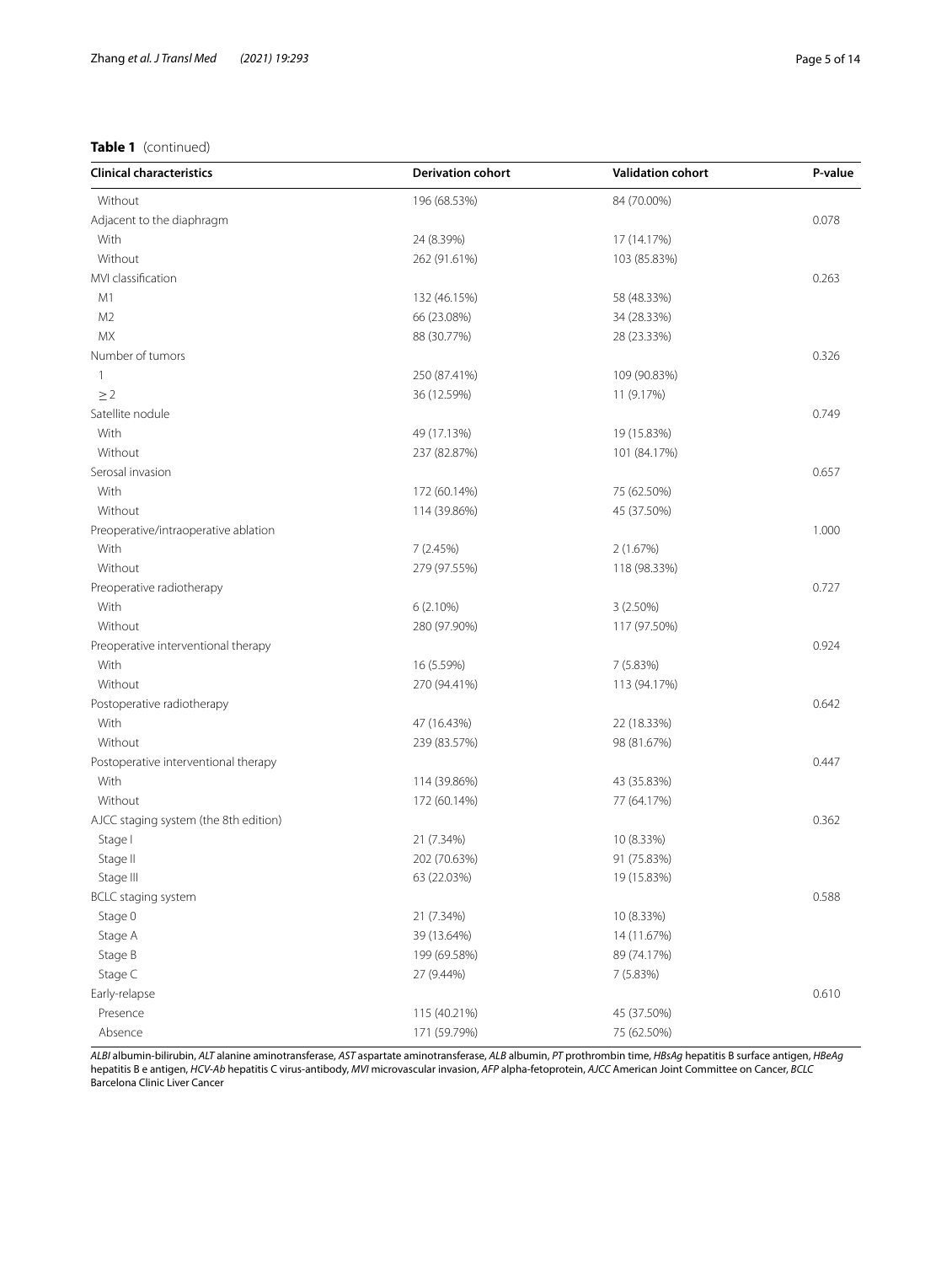<span id="page-5-0"></span>

| P-value<br>0.0218<br>0.8346<br>0.063<br>$1.10 - 3.43$<br>$0.96 - 1.05$<br>$1.00 - 1.11$<br>95%Cl<br>reference<br>1.05<br>1.94<br>1.01<br>£<br>P-value<br>0.0004<br>0.0081<br>0.1855<br>0.2305<br>0.7508<br>0.1635<br>0.8547<br>0.7171<br>0.1671<br>0.004<br>0.276<br>0.519<br>0.479<br>0.802<br>$0.56 - 1.34$<br>$0.63 - 1.24$<br>$0.63 - 1.46$<br>$0.54 - 2.46$<br>$0.88 - 1.73$<br>$0.77 - 1.43$<br>$0.69 - 1.33$<br>$0.96 - 1.16$<br>$0.98 - 1.00$<br>$0.91 - 0.98$<br>$1.02 - 1.13$<br>$0.95 - 1.32$<br>$1.41 - 3.27$<br>$0.89 - 1.81$<br>95%CI<br>reference<br>reference<br>reference<br>reference<br>reference<br>reference<br>reference<br>reference<br>reference<br>2.15<br>1.12<br>0.99<br>0.89<br>0.96<br>1.15<br>1.05<br>0.96<br>1.07<br>1.05<br>0.95<br>0.87<br>1.23<br>1.27<br>£<br>73.35 ± 14.29<br>161 (56.29%)<br>199 (69.58%)<br>212 (74.13%)<br>240 (83.92%)<br>275 (96.15%)<br>125 (43.71%)<br>198 (69.23%)<br>221 (77.27%)<br>256 (89.51%)<br>237 (82.87%)<br>49 (17.13%)<br>46 (16.08%)<br>30 (10.49%)<br>$11.92 \pm 0.95$<br>44.02±4.19<br>65 (22.73%)<br>87 (30.42%)<br>74 (25.87%)<br>$5.62 \pm 1.72$<br>88 (30.77%)<br>$4.62 \pm 2.95$<br>11 (3.85%)<br>Preoperative serum creatinine level (mg/dl)<br>Preoperative blood glucose level (mmol/L)<br>Preoperative Ln AFP level<br>Preoperative PT (second)<br>Coronary heart disease<br>$> -2.60$ to $\le -1.39$<br>Preoperative ALB (g/L)<br>Portal hypertension<br>Smoking history<br>Drinking history<br>Hypertension<br>Age (years)<br>$\le$ $-$ 2.60<br>ALBI score<br>Without<br>Without<br>Without<br>Without<br>Without<br>Without<br>Female<br>Diabetes<br>Gender<br>Male<br>$\leq 60$<br>With<br>With<br>With<br>With<br>With<br>With<br>$> 60$ | Variables              | No./mean $\pm$ SD |                | Univariate cox analysis |        | Multivariate cox analysis |            | Multivariate logistic analysis |         |
|----------------------------------------------------------------------------------------------------------------------------------------------------------------------------------------------------------------------------------------------------------------------------------------------------------------------------------------------------------------------------------------------------------------------------------------------------------------------------------------------------------------------------------------------------------------------------------------------------------------------------------------------------------------------------------------------------------------------------------------------------------------------------------------------------------------------------------------------------------------------------------------------------------------------------------------------------------------------------------------------------------------------------------------------------------------------------------------------------------------------------------------------------------------------------------------------------------------------------------------------------------------------------------------------------------------------------------------------------------------------------------------------------------------------------------------------------------------------------------------------------------------------------------------------------------------------------------------------------------------------------------------------------------------------------------------------------------------------------------|------------------------|-------------------|----------------|-------------------------|--------|---------------------------|------------|--------------------------------|---------|
|                                                                                                                                                                                                                                                                                                                                                                                                                                                                                                                                                                                                                                                                                                                                                                                                                                                                                                                                                                                                                                                                                                                                                                                                                                                                                                                                                                                                                                                                                                                                                                                                                                                                                                                                  |                        |                   |                |                         |        |                           | $\epsilon$ | 95%Cl                          | P-value |
|                                                                                                                                                                                                                                                                                                                                                                                                                                                                                                                                                                                                                                                                                                                                                                                                                                                                                                                                                                                                                                                                                                                                                                                                                                                                                                                                                                                                                                                                                                                                                                                                                                                                                                                                  |                        |                   |                |                         |        |                           |            |                                |         |
|                                                                                                                                                                                                                                                                                                                                                                                                                                                                                                                                                                                                                                                                                                                                                                                                                                                                                                                                                                                                                                                                                                                                                                                                                                                                                                                                                                                                                                                                                                                                                                                                                                                                                                                                  |                        |                   |                |                         |        |                           |            |                                |         |
|                                                                                                                                                                                                                                                                                                                                                                                                                                                                                                                                                                                                                                                                                                                                                                                                                                                                                                                                                                                                                                                                                                                                                                                                                                                                                                                                                                                                                                                                                                                                                                                                                                                                                                                                  |                        |                   |                |                         |        |                           |            |                                |         |
|                                                                                                                                                                                                                                                                                                                                                                                                                                                                                                                                                                                                                                                                                                                                                                                                                                                                                                                                                                                                                                                                                                                                                                                                                                                                                                                                                                                                                                                                                                                                                                                                                                                                                                                                  |                        |                   |                |                         |        |                           |            |                                |         |
|                                                                                                                                                                                                                                                                                                                                                                                                                                                                                                                                                                                                                                                                                                                                                                                                                                                                                                                                                                                                                                                                                                                                                                                                                                                                                                                                                                                                                                                                                                                                                                                                                                                                                                                                  |                        |                   |                |                         |        |                           |            |                                |         |
|                                                                                                                                                                                                                                                                                                                                                                                                                                                                                                                                                                                                                                                                                                                                                                                                                                                                                                                                                                                                                                                                                                                                                                                                                                                                                                                                                                                                                                                                                                                                                                                                                                                                                                                                  |                        |                   |                |                         |        |                           |            |                                |         |
|                                                                                                                                                                                                                                                                                                                                                                                                                                                                                                                                                                                                                                                                                                                                                                                                                                                                                                                                                                                                                                                                                                                                                                                                                                                                                                                                                                                                                                                                                                                                                                                                                                                                                                                                  |                        |                   |                |                         |        |                           |            |                                |         |
|                                                                                                                                                                                                                                                                                                                                                                                                                                                                                                                                                                                                                                                                                                                                                                                                                                                                                                                                                                                                                                                                                                                                                                                                                                                                                                                                                                                                                                                                                                                                                                                                                                                                                                                                  |                        |                   |                |                         |        |                           |            |                                |         |
|                                                                                                                                                                                                                                                                                                                                                                                                                                                                                                                                                                                                                                                                                                                                                                                                                                                                                                                                                                                                                                                                                                                                                                                                                                                                                                                                                                                                                                                                                                                                                                                                                                                                                                                                  |                        |                   |                |                         |        |                           |            |                                |         |
|                                                                                                                                                                                                                                                                                                                                                                                                                                                                                                                                                                                                                                                                                                                                                                                                                                                                                                                                                                                                                                                                                                                                                                                                                                                                                                                                                                                                                                                                                                                                                                                                                                                                                                                                  |                        |                   |                |                         |        |                           |            |                                |         |
|                                                                                                                                                                                                                                                                                                                                                                                                                                                                                                                                                                                                                                                                                                                                                                                                                                                                                                                                                                                                                                                                                                                                                                                                                                                                                                                                                                                                                                                                                                                                                                                                                                                                                                                                  |                        |                   |                |                         |        |                           |            |                                |         |
|                                                                                                                                                                                                                                                                                                                                                                                                                                                                                                                                                                                                                                                                                                                                                                                                                                                                                                                                                                                                                                                                                                                                                                                                                                                                                                                                                                                                                                                                                                                                                                                                                                                                                                                                  |                        |                   |                |                         |        |                           |            |                                |         |
|                                                                                                                                                                                                                                                                                                                                                                                                                                                                                                                                                                                                                                                                                                                                                                                                                                                                                                                                                                                                                                                                                                                                                                                                                                                                                                                                                                                                                                                                                                                                                                                                                                                                                                                                  |                        |                   |                |                         |        |                           |            |                                |         |
|                                                                                                                                                                                                                                                                                                                                                                                                                                                                                                                                                                                                                                                                                                                                                                                                                                                                                                                                                                                                                                                                                                                                                                                                                                                                                                                                                                                                                                                                                                                                                                                                                                                                                                                                  |                        |                   |                |                         |        |                           |            |                                |         |
|                                                                                                                                                                                                                                                                                                                                                                                                                                                                                                                                                                                                                                                                                                                                                                                                                                                                                                                                                                                                                                                                                                                                                                                                                                                                                                                                                                                                                                                                                                                                                                                                                                                                                                                                  |                        |                   |                |                         |        |                           |            |                                |         |
|                                                                                                                                                                                                                                                                                                                                                                                                                                                                                                                                                                                                                                                                                                                                                                                                                                                                                                                                                                                                                                                                                                                                                                                                                                                                                                                                                                                                                                                                                                                                                                                                                                                                                                                                  |                        |                   |                |                         |        |                           |            |                                |         |
|                                                                                                                                                                                                                                                                                                                                                                                                                                                                                                                                                                                                                                                                                                                                                                                                                                                                                                                                                                                                                                                                                                                                                                                                                                                                                                                                                                                                                                                                                                                                                                                                                                                                                                                                  |                        |                   |                |                         |        |                           |            |                                |         |
|                                                                                                                                                                                                                                                                                                                                                                                                                                                                                                                                                                                                                                                                                                                                                                                                                                                                                                                                                                                                                                                                                                                                                                                                                                                                                                                                                                                                                                                                                                                                                                                                                                                                                                                                  |                        |                   |                |                         |        |                           |            |                                |         |
|                                                                                                                                                                                                                                                                                                                                                                                                                                                                                                                                                                                                                                                                                                                                                                                                                                                                                                                                                                                                                                                                                                                                                                                                                                                                                                                                                                                                                                                                                                                                                                                                                                                                                                                                  |                        |                   |                |                         |        |                           |            |                                |         |
|                                                                                                                                                                                                                                                                                                                                                                                                                                                                                                                                                                                                                                                                                                                                                                                                                                                                                                                                                                                                                                                                                                                                                                                                                                                                                                                                                                                                                                                                                                                                                                                                                                                                                                                                  |                        |                   |                |                         |        |                           |            |                                |         |
|                                                                                                                                                                                                                                                                                                                                                                                                                                                                                                                                                                                                                                                                                                                                                                                                                                                                                                                                                                                                                                                                                                                                                                                                                                                                                                                                                                                                                                                                                                                                                                                                                                                                                                                                  |                        |                   |                |                         |        |                           |            |                                |         |
|                                                                                                                                                                                                                                                                                                                                                                                                                                                                                                                                                                                                                                                                                                                                                                                                                                                                                                                                                                                                                                                                                                                                                                                                                                                                                                                                                                                                                                                                                                                                                                                                                                                                                                                                  |                        |                   |                |                         |        |                           |            |                                |         |
|                                                                                                                                                                                                                                                                                                                                                                                                                                                                                                                                                                                                                                                                                                                                                                                                                                                                                                                                                                                                                                                                                                                                                                                                                                                                                                                                                                                                                                                                                                                                                                                                                                                                                                                                  |                        |                   |                |                         |        |                           |            |                                |         |
|                                                                                                                                                                                                                                                                                                                                                                                                                                                                                                                                                                                                                                                                                                                                                                                                                                                                                                                                                                                                                                                                                                                                                                                                                                                                                                                                                                                                                                                                                                                                                                                                                                                                                                                                  |                        |                   |                |                         |        |                           |            |                                |         |
|                                                                                                                                                                                                                                                                                                                                                                                                                                                                                                                                                                                                                                                                                                                                                                                                                                                                                                                                                                                                                                                                                                                                                                                                                                                                                                                                                                                                                                                                                                                                                                                                                                                                                                                                  |                        |                   |                |                         |        |                           | 1.12       | $1.02 - 1.23$                  | 0.0147  |
|                                                                                                                                                                                                                                                                                                                                                                                                                                                                                                                                                                                                                                                                                                                                                                                                                                                                                                                                                                                                                                                                                                                                                                                                                                                                                                                                                                                                                                                                                                                                                                                                                                                                                                                                  |                        |                   |                |                         |        |                           |            |                                |         |
|                                                                                                                                                                                                                                                                                                                                                                                                                                                                                                                                                                                                                                                                                                                                                                                                                                                                                                                                                                                                                                                                                                                                                                                                                                                                                                                                                                                                                                                                                                                                                                                                                                                                                                                                  |                        |                   |                |                         |        |                           |            |                                |         |
|                                                                                                                                                                                                                                                                                                                                                                                                                                                                                                                                                                                                                                                                                                                                                                                                                                                                                                                                                                                                                                                                                                                                                                                                                                                                                                                                                                                                                                                                                                                                                                                                                                                                                                                                  |                        |                   |                |                         |        |                           | 2.04       | $0.86 - 4.82$                  | 0.1056  |
|                                                                                                                                                                                                                                                                                                                                                                                                                                                                                                                                                                                                                                                                                                                                                                                                                                                                                                                                                                                                                                                                                                                                                                                                                                                                                                                                                                                                                                                                                                                                                                                                                                                                                                                                  |                        |                   |                |                         |        |                           |            |                                |         |
|                                                                                                                                                                                                                                                                                                                                                                                                                                                                                                                                                                                                                                                                                                                                                                                                                                                                                                                                                                                                                                                                                                                                                                                                                                                                                                                                                                                                                                                                                                                                                                                                                                                                                                                                  |                        |                   |                |                         |        |                           |            |                                |         |
|                                                                                                                                                                                                                                                                                                                                                                                                                                                                                                                                                                                                                                                                                                                                                                                                                                                                                                                                                                                                                                                                                                                                                                                                                                                                                                                                                                                                                                                                                                                                                                                                                                                                                                                                  |                        |                   |                |                         |        |                           |            |                                |         |
|                                                                                                                                                                                                                                                                                                                                                                                                                                                                                                                                                                                                                                                                                                                                                                                                                                                                                                                                                                                                                                                                                                                                                                                                                                                                                                                                                                                                                                                                                                                                                                                                                                                                                                                                  |                        |                   |                |                         |        |                           |            |                                |         |
|                                                                                                                                                                                                                                                                                                                                                                                                                                                                                                                                                                                                                                                                                                                                                                                                                                                                                                                                                                                                                                                                                                                                                                                                                                                                                                                                                                                                                                                                                                                                                                                                                                                                                                                                  | Preoperative ALT (U/L) | 35.16 ± 23.38     | $\overline{ }$ | $1.00 - 1.01$           | 0.2086 |                           |            |                                |         |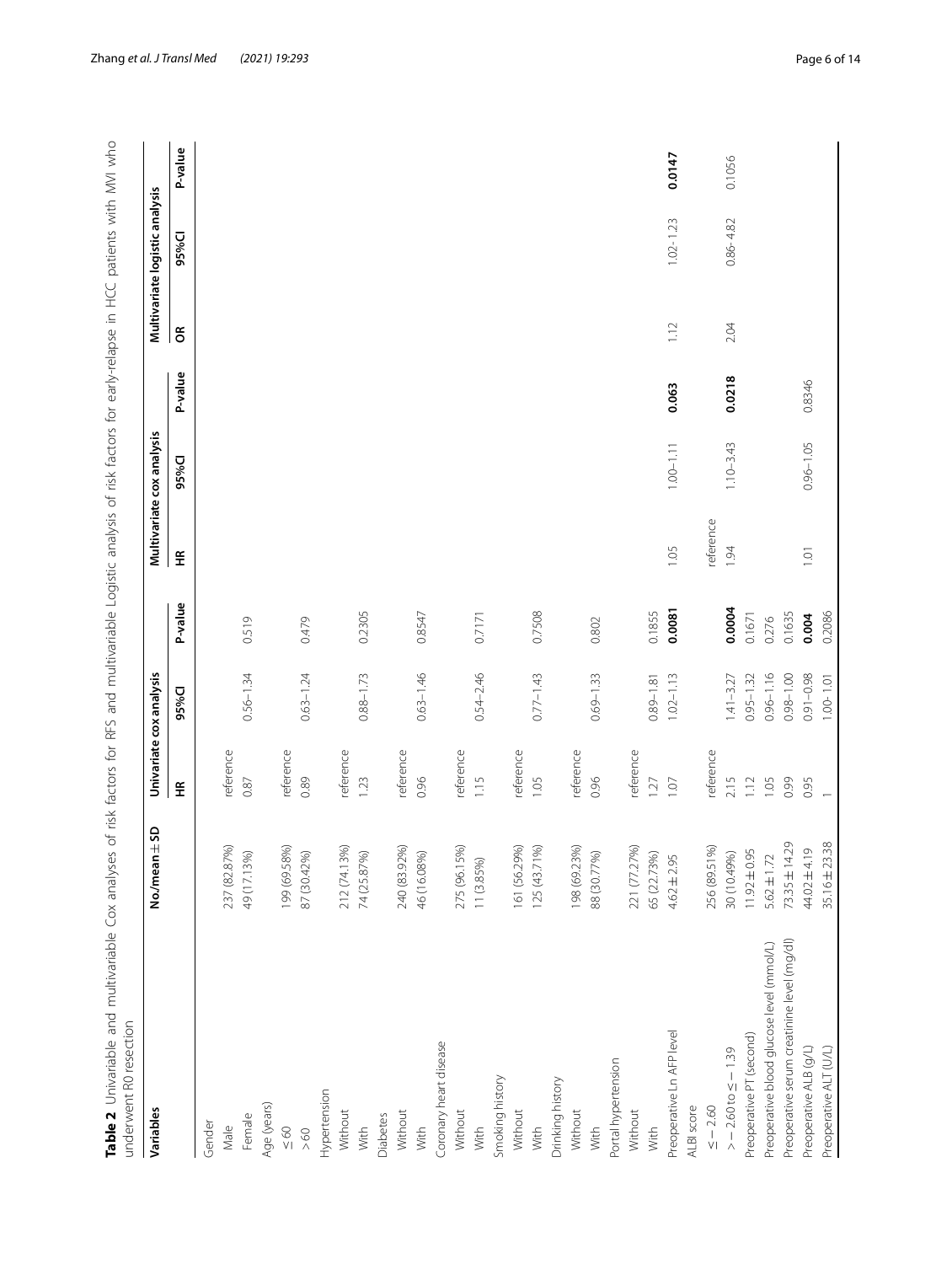| Table 2 (continued)                        |                             |                          |               |           |                          |                           |         |            |                                |         |
|--------------------------------------------|-----------------------------|--------------------------|---------------|-----------|--------------------------|---------------------------|---------|------------|--------------------------------|---------|
| Variables                                  | 45D<br>No./mean             | Univariate cox analysis  |               |           |                          | Multivariate cox analysis |         |            | Multivariate logistic analysis |         |
|                                            |                             | $\widetilde{\mathbf{H}}$ | 95%CI         | P-value   | $\widetilde{\mathbf{H}}$ | 95%Cl                     | P-value | $\epsilon$ | 95%Cl                          | P-value |
| Preoperative AST (U/L)                     | $\frac{8}{3}$<br>34.68 ± 22 | $\overline{1}$ .01       | $1.00 - 1.01$ | 0.006     |                          | $1.00 - 1.01$             | 0.5784  |            |                                |         |
| Preoperative HBsAg                         |                             |                          |               |           |                          |                           |         |            |                                |         |
| Positive                                   | 232 (81.12%)                | reference                |               |           |                          |                           |         |            |                                |         |
| Negative                                   | 54 (18.88%)                 | 1.08                     | $0.74 - 1.58$ | 0.692     |                          |                           |         |            |                                |         |
| Preoperative HBeAg                         |                             |                          |               |           |                          |                           |         |            |                                |         |
| Negative                                   | 221 (77.27%)                | reference                |               |           | reference                |                           |         |            |                                |         |
| Positive                                   | 65 (22.73%)                 | 1.43                     | $1.01 - 2.02$ | 0.0454    | 1.52                     | $1.04 - 2.20$             | 0.0286  | 1.93       | $1.02 - 3.65$                  | 0.0427  |
| HCV-Ab                                     |                             |                          |               |           |                          |                           |         |            |                                |         |
| Negative                                   | 266 (93.01%)                | reference                |               |           |                          |                           |         |            |                                |         |
| Positive                                   | 20 (6.99%)                  | 1.17                     | $0.67 - 2.07$ | 0.5795    |                          |                           |         |            |                                |         |
| Adjacent to large blood vessels            |                             |                          |               |           |                          |                           |         |            |                                |         |
| Without                                    | 196 (68.53%)                | reference                |               |           |                          |                           |         |            |                                |         |
| With                                       | 90 (31.47%)                 | 1.17                     | $0.84 - 1.61$ | 0.3517    |                          |                           |         |            |                                |         |
| Adjacent to the diaphragm                  |                             |                          |               |           |                          |                           |         |            |                                |         |
| Without                                    | 262 (91.61%)                | reference                |               |           |                          |                           |         |            |                                |         |
| With                                       | 24 (8.39%)                  | 2.14                     | $1.34 - 3.42$ | 0.0014    | 1.24                     | $0.74 - 2.09$             | 0.4138  |            |                                |         |
| MVI classification                         |                             |                          |               |           |                          |                           |         |            |                                |         |
| $\overline{\geq}$                          | 32 (46.15%)                 | reference                |               |           | reference                |                           |         | reference  |                                |         |
| $\gtrapprox$                               | 66 (23.08%)                 | 2.7                      | $.83 - 3.99$  | 0.0001    | 2.14                     | $1.41 - 3.25$             | 0.0004  | 2.3        | $1.17 - 4.52$                  | 0.0157  |
| $\lessapprox$                              | 88 (30.77%)                 | $\overline{1}$           | $1.17 - 2.47$ | 0.0054    | 1.29                     | $0.86 - 1.93$             | 0.21    | 1.65       | $0.88 - 3.12$                  | 0.1202  |
| Largest tumor diameter (cm)                |                             |                          |               |           |                          |                           |         |            |                                |         |
| $\frac{5}{1}$                              | 170 (59.44%)                | reference                |               |           | reference                |                           |         |            |                                |         |
| $\frac{5}{2}$                              | 116 (40.56%)                | 1.99                     | $1.46 - 2.71$ | 0.0001    | 1.56                     | $1.10 - 2.22$             | 0.0124  | 1.78       | $1.01 - 3.14$                  | 0.0476  |
| Number of tumors                           |                             |                          |               |           |                          |                           |         |            |                                |         |
|                                            | 250 (87.41%)                | reference                |               |           | reference                |                           |         | reference  |                                |         |
| $\stackrel{\textstyle{C}}{\textstyle\sim}$ | 36 (12.59%)                 | 1.77                     | $1.17 - 2.66$ | 0.0064    | 1.66                     | $1.08 - 2.55$             | 0.0209  | 2.06       | $0.93 - 4.56$                  | 0.0755  |
| Satellite nodule                           |                             |                          |               |           |                          |                           |         |            |                                |         |
| Without                                    | 237 (82.87%)                | reference                |               | reference |                          |                           |         | reference  |                                |         |
| With                                       | 49 (17.13%)                 | 1.79                     | $1.23 - 2.59$ | 0.0022    | 1.44                     | $0.97 - 2.14$             | 0.0726  | 1.95       | $0.97 - 3.91$                  | 0.0606  |
| Serosal invasion                           |                             |                          |               |           |                          |                           |         |            |                                |         |
| Without                                    | 14 (39.86%)                 | reference                |               | reference |                          |                           |         | reference  |                                |         |
| With                                       | (72 (60.14%)                | 1.97                     | $1.41 - 2.76$ | 0.0001    | 1.59                     | $1.11 - 2.28$             | 0.0109  | 2.06       | $1.17 - 3.64$                  | 0.0129  |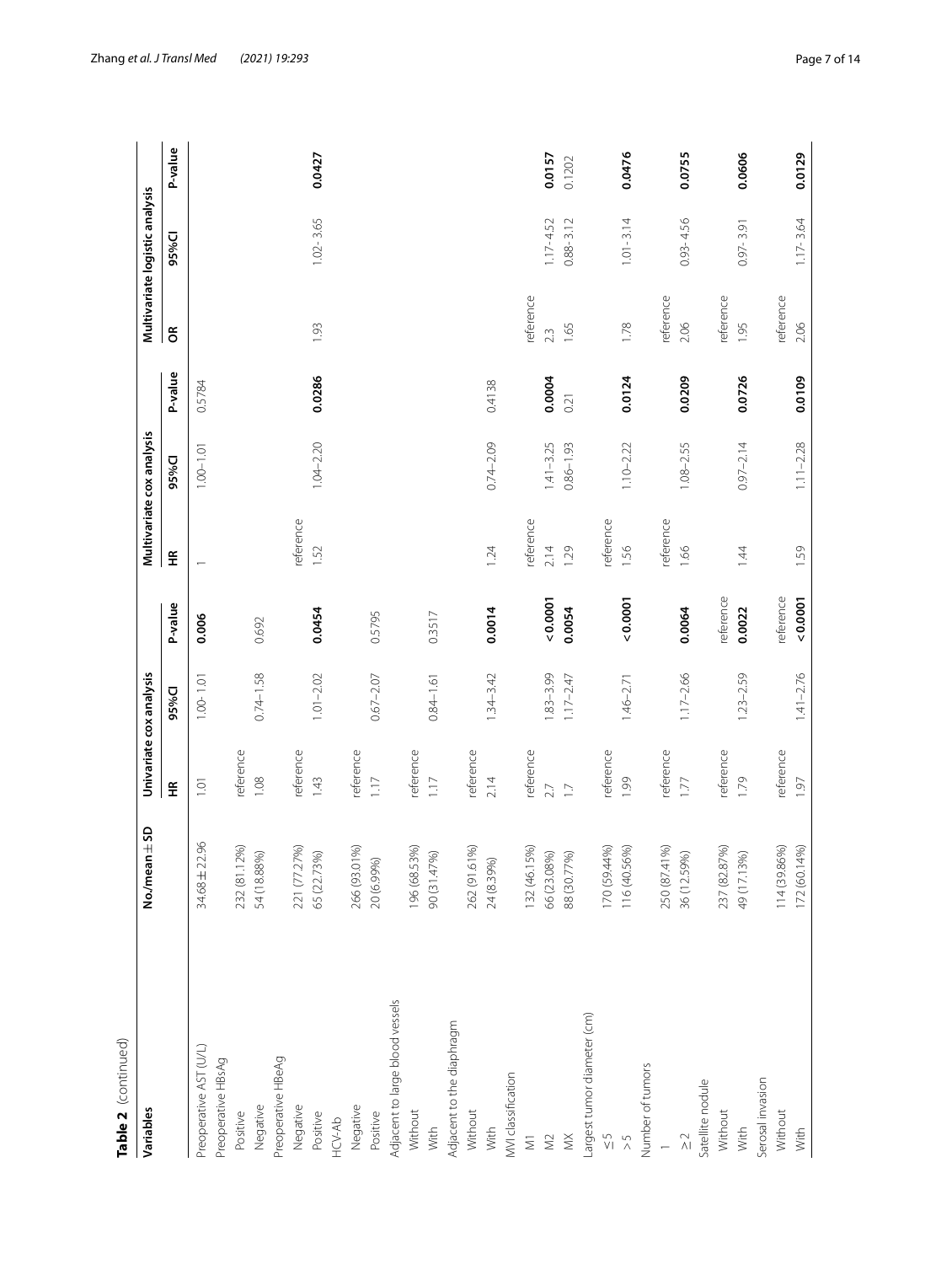| Variables                            | $-50$<br>No./mear |                | Univariate cox analysis |         |   | Multivariate cox analysis |         |   | Multivariate logistic analysis |         |
|--------------------------------------|-------------------|----------------|-------------------------|---------|---|---------------------------|---------|---|--------------------------------|---------|
|                                      |                   | €              | 95%CI                   | P-value | £ | 95%Cl                     | P-value | g | 95%Cl                          | P-value |
| Preoperative/intraoperative ablation |                   |                |                         |         |   |                           |         |   |                                |         |
| Without                              | 8<br>279 (97.55   | reference      |                         |         |   |                           |         |   |                                |         |
| With                                 | 7 (2.45%)         | $\overline{0}$ | $0.34 - 3.35$           | 0.9105  |   |                           |         |   |                                |         |
| Preoperative radiotherapy            |                   |                |                         |         |   |                           |         |   |                                |         |
| Without                              | 280 (97.90%)      | reference      |                         |         |   |                           |         |   |                                |         |
| With                                 | 6 (2.10%)         | 0.08           | $0.34 - 3.38$           | 0.9000  |   |                           |         |   |                                |         |
| Preoperative interventional therapy  |                   |                |                         |         |   |                           |         |   |                                |         |
| Without                              | 270 (94.41%)      | reference      |                         |         |   |                           |         |   |                                |         |
| With                                 | 16 (5.59%)        | 95 l           | $0.85 - 2.88$           | 0.1536  |   |                           |         |   |                                |         |
| Postoperative radiotherapy           |                   |                |                         |         |   |                           |         |   |                                |         |
| Without                              | 239 (83.57%)      | reference      |                         |         |   |                           |         |   |                                |         |
| With                                 | 47 (16.43%)       | 0.89           | $0.59 - 1.35$           | 0.5919  |   |                           |         |   |                                |         |
| Postoperative interventional therapy |                   |                |                         |         |   |                           |         |   |                                |         |
| Without                              | 172 (60.14%)      | reference      |                         |         |   |                           |         |   |                                |         |
| With                                 | 114 (39.86%)      | 1.23           | $0.90 - 1.67$           | 0.1919  |   |                           |         |   |                                |         |

| $\frac{1}{\zeta}$ |  |
|-------------------|--|
|                   |  |
|                   |  |
|                   |  |
|                   |  |
|                   |  |
|                   |  |
|                   |  |
|                   |  |
| r                 |  |
|                   |  |
|                   |  |
| d                 |  |
|                   |  |
|                   |  |
|                   |  |
|                   |  |
|                   |  |
|                   |  |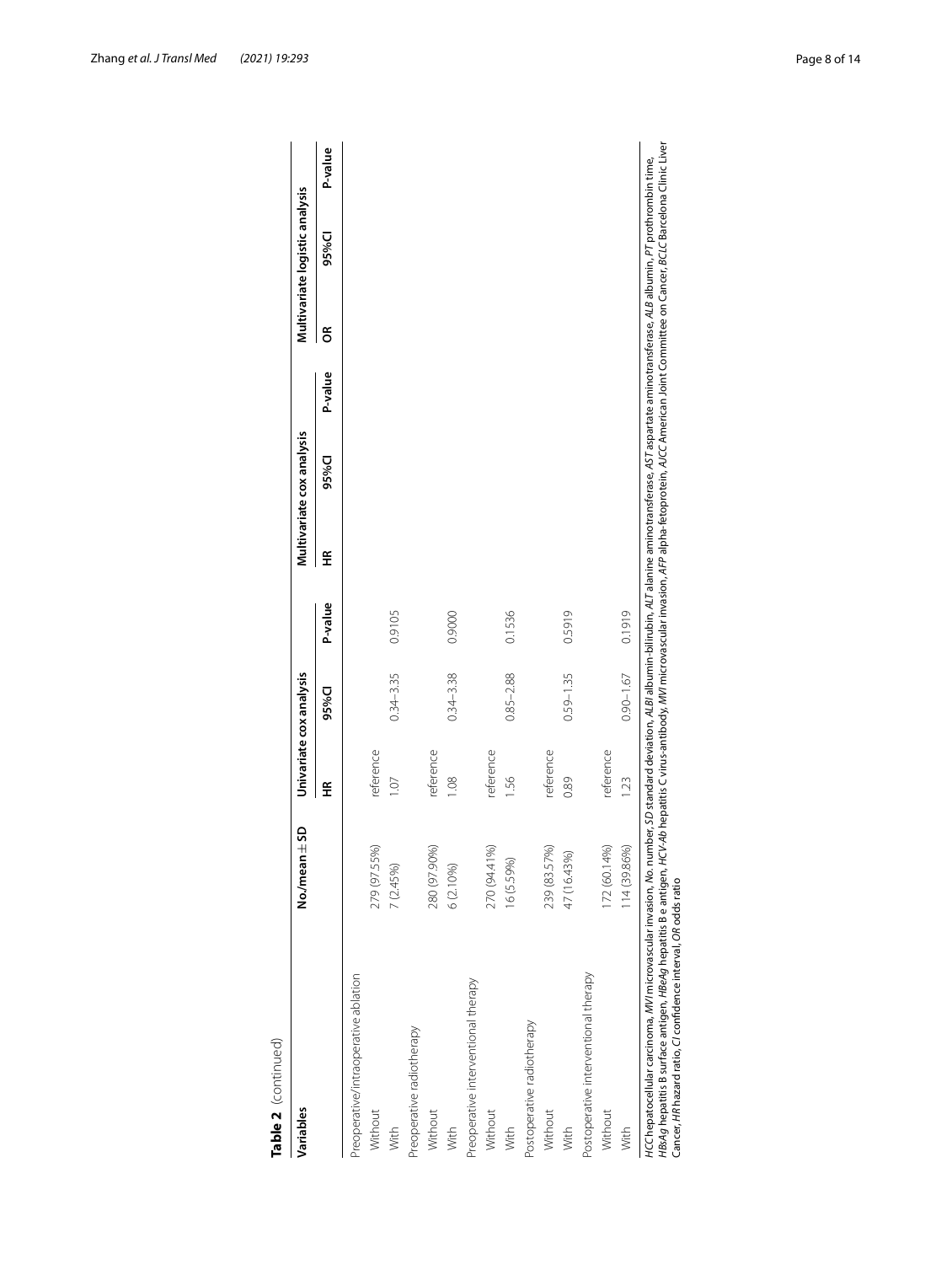regression equation and the results were displayed in nomogram (Fig. [1\)](#page-8-0). We also provided a web calculator at the website ([https://zhangkaimedicalapp.shinyapps.io/](https://zhangkaimedicalapp.shinyapps.io/DynNomapp/) [DynNomapp/](https://zhangkaimedicalapp.shinyapps.io/DynNomapp/)) for clinicians to use this model to predict the probability of postoperative early-relapse in HCC patients with MVI (Additional fle [2](#page-12-22): Fig. S2). In the derivation cohort, the C-index of discrimination was 0.737, 0.60 and 0.57 for the predictive model, AJCC and BCLC staging system, respectively. In the validation cohort, the C-index of discrimination was 0.736, 0.63 and 0.60 for the predictive model, AJCC and BCLC staging system, respectively. Collectively, the predictive model had an acceptable discriminability both in the derivation and validation cohort. The resampling was done for 1000 times using Bootstrap method to assess the model calibration. The predictive probability was consistent with

<span id="page-8-0"></span>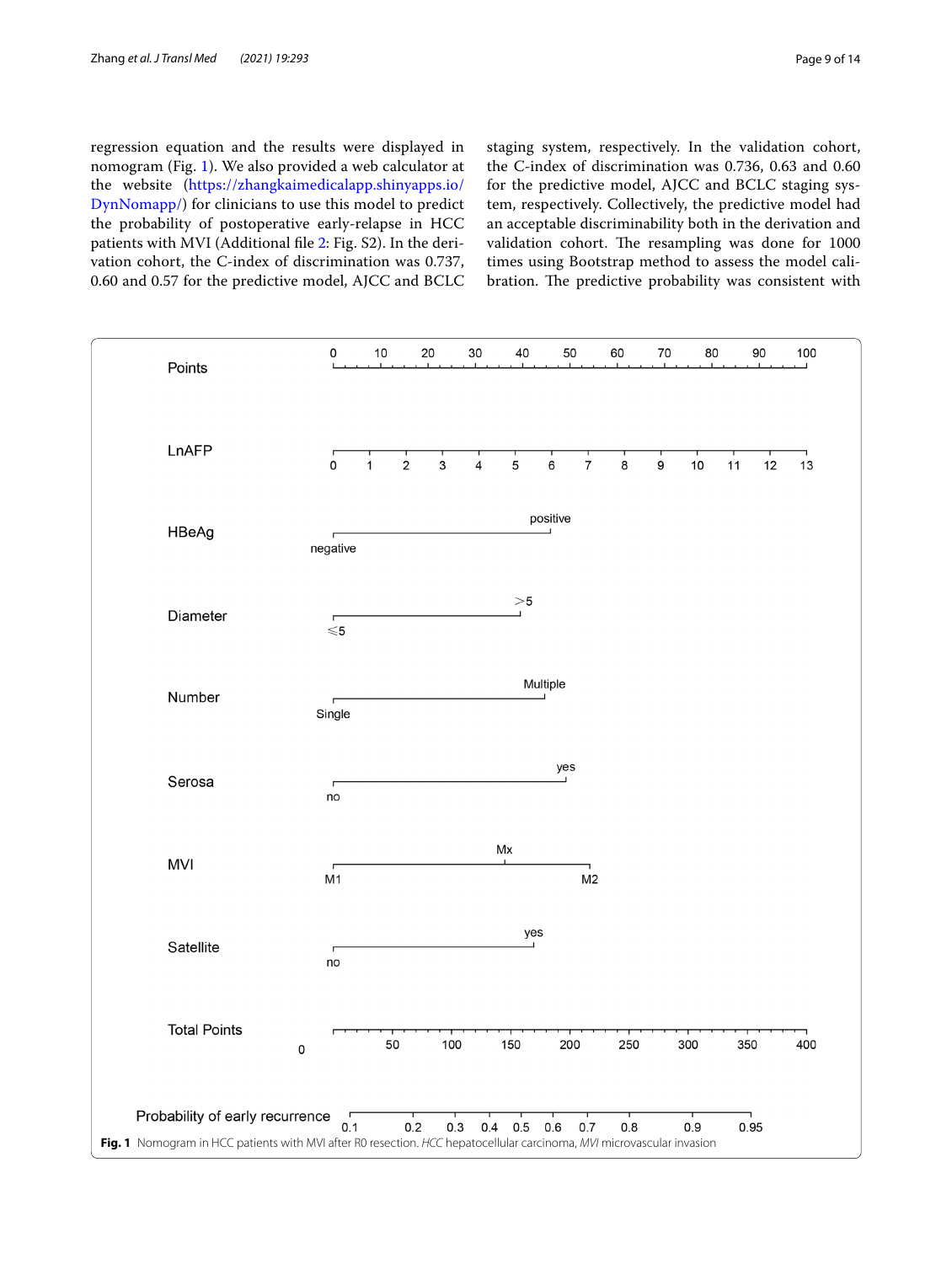the actual probability either in the derivation or validation cohort (Additional fle [3:](#page-12-23) Fig. S3). Taken together, the predictive model was feasible to accurately predict postoperative early-relapse in HCC patients with MVI.

## **Comparison of the predictive value of the model and traditional staging systems in diagnosis of postoperative early‑relapse**

DCA curve was plotted and the predictive value of the constructed model in clinical practicability was compared with that of the 8th edition AJCC staging system and BCLC staging systems. As shown by Fig. [2,](#page-9-0) in either the derivation or validation cohort, DCA curve for the predictive model was above those for traditional staging systems, which suggested that the predictive model was superior to traditional staging systems in terms of threshold probability. In order to further explore the practicable value of the predictive model, ROC curve was plotted for the predictive model, AJCC staging system and BCLC staging system and optimal cutoff value was calculated, respectively. According to the optimal cutoff value of 120 points calculated based on the Youden index, 406 patients were allocated into high- (>120 points) and low riskgroup (<120 points) and actual status of postoperative

early-relapse were compared between the two groups. In the derivation group, the sensitivity and specifcity for the predictive model were 74% and 61% (Table [3\)](#page-10-0). The sensitivity and specifcity were 76% and 64% for the predictive model in the validation cohort (Table [3](#page-10-0)). Although the sensitivity of BCLC staging system was superior to that of the predictive model, its specifcity was only 26% and 24% in the derivation group and validation group, respec-tively (Table [3\)](#page-10-0). The specificity of AJCC staging system was superior to that of the predictive model, however, its sensitivity was only 32% and 31% in the derivation and validation cohort, respectively (Table [3](#page-10-0)). Taken together, the predictive model had the good sensitivity and specificity either in the derivation and validating cohort.

## **Discussion**

In this study, a predictive model for postoperative earlyrelapse in HCC patients with MVI was established, which were displayed using nomogram and webpage calculator for convenient clinical application [\(https://zhangkaime](https://zhangkaimedicalapp.shinyapps.io/DynNomapp/) [dicalapp.shinyapps.io/DynNomapp/\)](https://zhangkaimedicalapp.shinyapps.io/DynNomapp/). In this study, 406 HCC patients with MVI were selected as subjects. Univariate and multivariate analyses were performed in the derivation cohort to identify risk factors associated with

<span id="page-9-0"></span>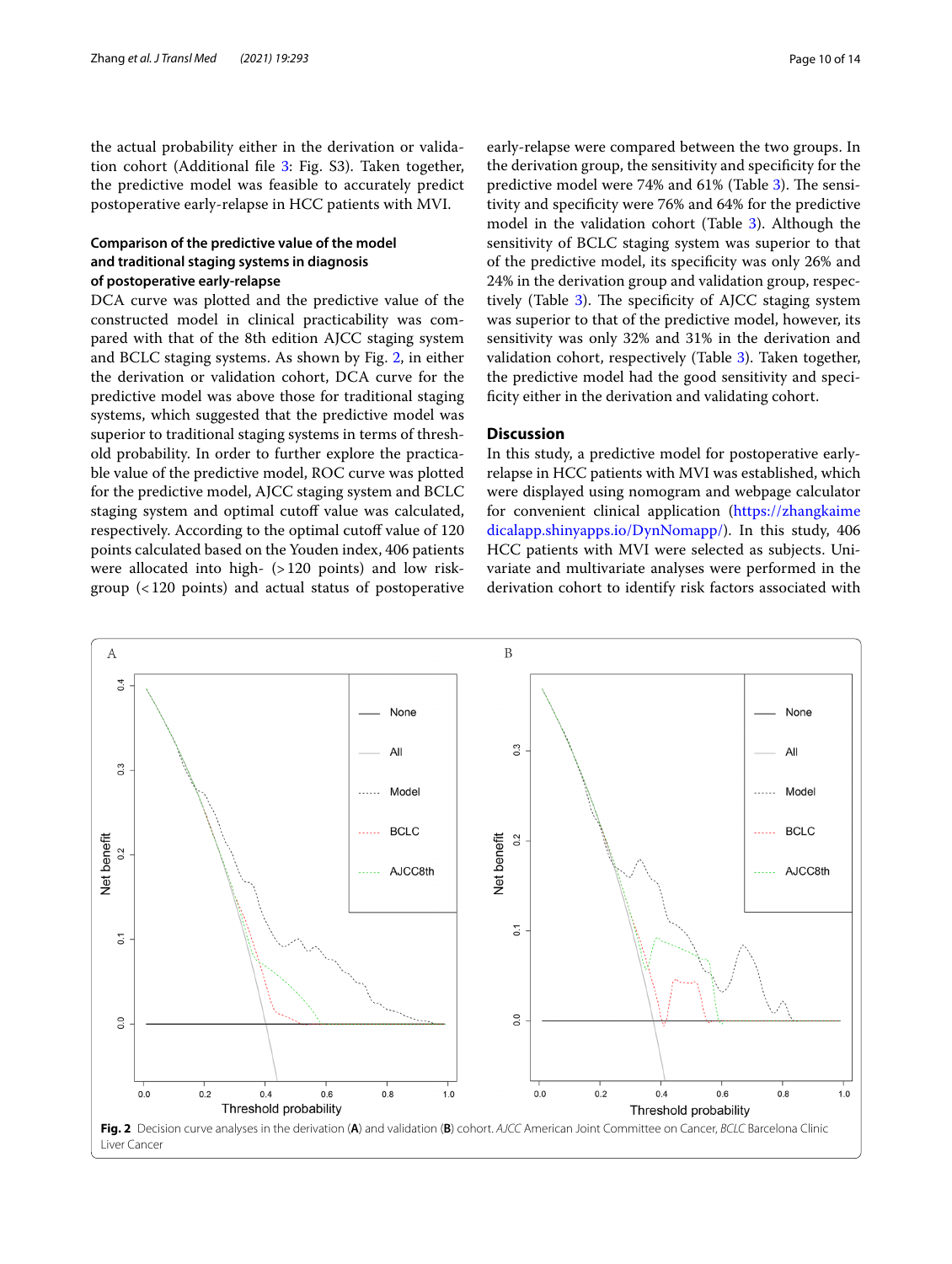| Performance       | <b>Derivation cohort</b> |                               |                                              | <b>Validation cohort</b> |                               |                                                 |
|-------------------|--------------------------|-------------------------------|----------------------------------------------|--------------------------|-------------------------------|-------------------------------------------------|
|                   | <b>Predictive model</b>  | <b>BCLC</b> staging<br>system | AJCC system (the<br>8 <sup>th</sup> edition) | <b>Predictive model</b>  | <b>BCLC</b> staging<br>system | AJCC system<br>(the 8 <sup>th</sup><br>edition) |
| Best cutoff value | 120 points               | Stage A                       | Stage III                                    | 120 points               | Stage A                       | Stage III                                       |
| Sensitivity (%)   | 74                       | 86                            | 32                                           | 76                       | 86                            | 31                                              |
| Specificity (%)   | 61                       | 26                            | 85                                           | 64                       | 24                            | 93                                              |
| Accuracy (%)      | 66                       | 61                            | 64                                           | 68                       | 47                            | 70                                              |

<span id="page-10-0"></span>**Table 3** Prognostic performance of the developed model for postoperative early-relapse in HCC patients with MVI

*HCC* hepatocellular carcinoma, *MVI* microvascular invasion, *AJCC* American Joint Committee on Cancer, *BCLC* Barcelona Clinic Liver Cancer

early-relapse, which were used to construct a model to predict the possibility of early-relapse in HCC patients with MVI. The discrimination, calibration and clinical usefulness of the predictive model were superior to that of traditional staging systems, such as AJCC and BCLC. According to the optimal cutoff value of 120 points, the patients were further allocated into the high- and lowrisk group, the predictive model showed the good sensitivity and specifcity in distinguishing patients with high-risk early-relapse after R0 resection from those with low-risk.

The prognosis of HCC patients is mainly influenced by the following three factors: (1) Factors of patient-self, such as status of hepatitis virus infection and liver function; (2) Factors of tumor, such as diameter of tumor, MVI classifcation, and blood AFP level; (3) Factors of treatment, such as postoperative adjuvant treatment. In this study, 6 of all 7 risk factors associated with earlyrelapse were tumor-related factors, including preoperative blood AFP level, MVI classifcation, number of tumors, largest tumor diameter, the status of serosal invasion and satellite nodules. These results indicate that tumor-related factors play important roles in the postoperative early-relapse of HCC patients with MVI.

It has been documented that preoperative blood AFP level, number of tumors, and diameter of tumor are risk factors for predicting prognosis of patients [\[12](#page-12-11), [14](#page-12-12), [22](#page-12-21), [23\]](#page-12-24). Blood AFP level might be positively related to the diameter of tumor in HCC patients, and the presence of tumor enlargement is a predictive factor for poor prognosis [\[24](#page-12-25)]. A previous study has reported that blood AFP level is still the independent risk factor for poor prognosis after adjusting for the presence of tumor enlargement [[25\]](#page-12-26). At present, blood AFP level of>400 ng/mL is commonly considered as the independent risk factor for poor prognosis  $[26]$  $[26]$ . The HCC patients with multiple tumors can be classifed into patients with intrahepatic metastasis and with intrahepatic multiple primary tumors [\[27](#page-13-1)]. Intrahepatic metastasis indicates the disease progression on primary HCC and intrahepatic multiple primary tumors are commonly related to poor liver function. Early-relapse is more prone to occur in HCC patients with intrahepatic metastasis, and late-relapse is more prone to occur in patients with poor liver function [\[28](#page-13-2)]. In this study, patients were not stratifed according to the status of multiple tumors. The number of tumors was identifed as a risk factor with a marginally statistical difference for early-relapse might be largely due to the fact that some patients with intrahepatic multiple primary tumors were incorporated into our study.

In current viewpoints, MVI and the presence of satellite nodules are diferent stages during the progression of tumor. The emergence of satellite nodules indicates disease progression on HCC with MVI [[20\]](#page-12-18). As shown by previous studies, MVI is an important risk factor for postoperative poor prognosis in HCC patients, and it also could predict the postoperative early-relapse [ $18$ ]. The patient with high grade of MVI exhibits poor prognosis  $[29]$ . The presence of multinodular tumor is regarded as resulting from disease progression of MVI, and it is related to poor prognosis of patients [[28](#page-13-2)]. It is well known that tumor size is related to the prognosis of patients. The presence of tumor enlargement predicts poor prognosis of HCC patients. The corresponding cutof value of tumor size is used in diferent guidelines to predict prognosis because the correlation between tumor size and poor prognosis in patients is not in a linear manner. In this study, by referring to relevant indices recommended in the Chinese Standards for Diagnosis and Treatment of Primary Liver Cancer [[17](#page-12-15)], AJCC staging system (the  $8<sup>th</sup>$  edition) and Hong Kong staging system for liver cancer  $[30]$  $[30]$ , the cutoff value was set as 5 cm in our work. Tumor with a diameter>5 cm was also identifed as an independent risk factor for early-relapse in the present work.

The previous studies have demonstrated that incomplete tumor encapsulation predicts poor prognosis in HCC patients [\[18](#page-12-16), [22\]](#page-12-21). In this study, the association between tumor encapsulation and prognosis was not investigated because the status of tumor encapsulation in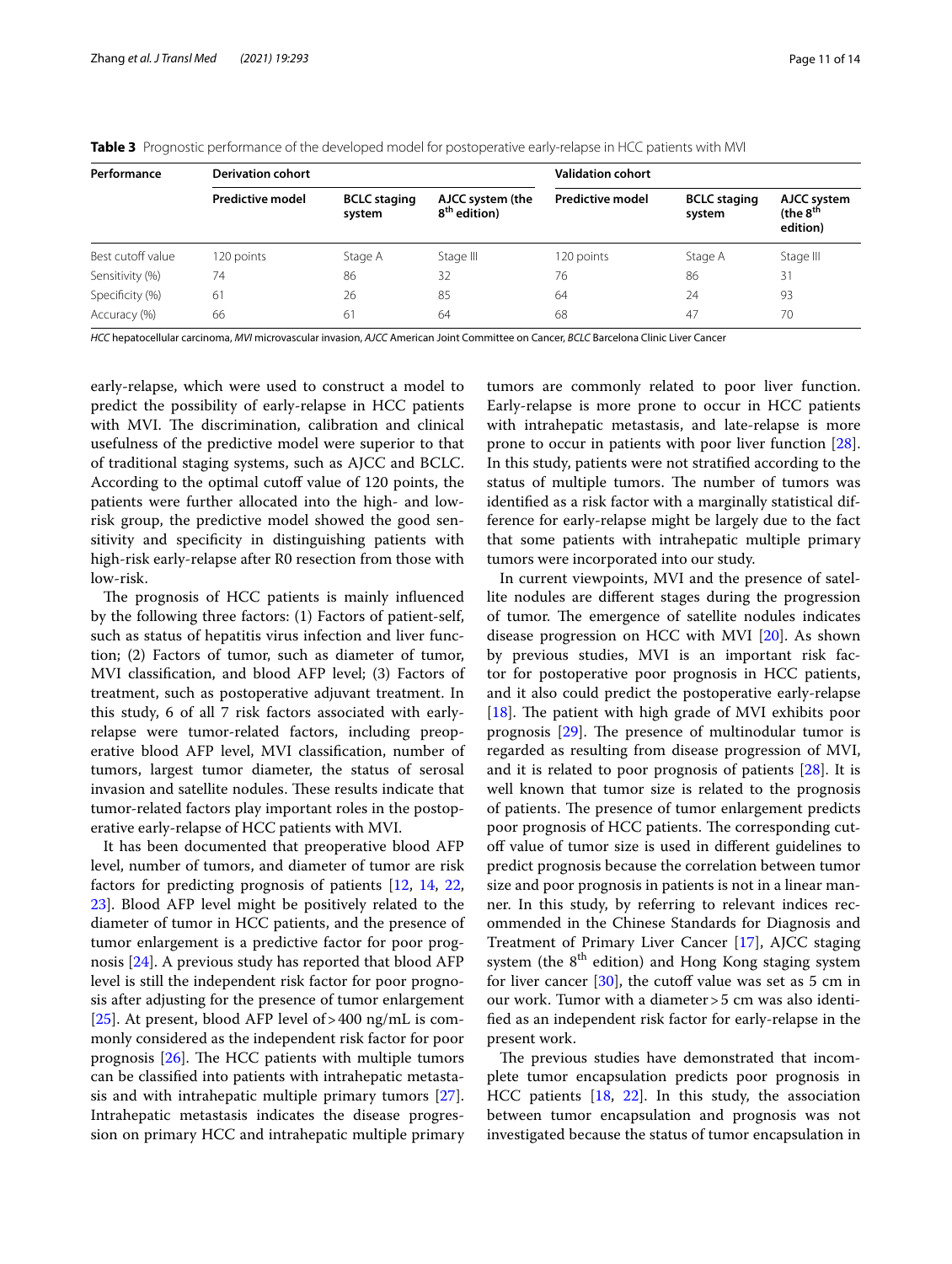most of HCC patients was unknown. The status of serosal invasion was included in the study. Serosal invasion is defned as the microscopic invasion of tumor to fbrous membrane of liver. Our work indicated that the emergence of serosal invasion was the independent risk factor for early-relapse.

Postoperative adjuvant treatment, such as postoperative interventional therapy and radiotherapy, could improve the prognosis of HCC patients with MVI [\[31](#page-13-5), [32\]](#page-13-6). In our study, the postoperative interventional therapy/radiotherapy was not signifcantly associated with the prognosis of patients, which might be attributed to the diferent baseline data between patients with and without treatment and the small sample size. A study from our hospital has demonstrated that RFS is longer in patients with a narrow incision margin  $(<1$  cm) after receiving postoperative radiotherapy compared with those receiving postoperative interventional therapy by using the propensity score matching method [\[33](#page-13-7)]. Another study also has revealed that postoperative radiotherapy improves the prognosis of patients with a narrow incision margin  $(1 \text{ cm})$  [[34\]](#page-13-8). M2 MVI was defined as MVI occurring at > 1 cm away from primary tumor or the number of MVI more than  $5 \, [20]$  $5 \, [20]$ . Therefore, the prognosis of patients with M2 MVI may be improved after the postoperative radiotherapy because it is theoretically possible for such patients to have relatively narrow surgical margins.

In this study, among the factors of patient-self, HBeAg status was associated with postoperative early-relapse in HCC patients with MVI. A previous study has shown that HBeAg positivity predicts poor survival in HCC patients who underwent hepatectomy, which might be attributed to persistent liver injury resulting from an active virus replication [[35\]](#page-13-9). Portal vein hypertension is also a poor prognostic factor in HCC patients with MVI [[36\]](#page-13-10). In this study, portal vein hypertension was not signifcantly correlated with the postoperative early-relapse. Portal vein hypertension is one of adverse outcomes of persistent liver injury and impacts on the use of target drugs (such as Sorafenib). Portal vein hypertension and adjuvant treatments might impact on the prognosis of patients. In this study, both ALBI score for assessing the liver function and preoperative/postoperative adjuvant treatment were included. ALBI score is developed based on the data of a large sample size study in Japanese patients with different stage of HCC. The previous study has shown that only bilirubin and albumin level as nontumor-related factors impact on survival  $[37]$  $[37]$ . This linear predictor was calculated using the following formula: (Log<sub>10</sub> bilirubin level × 0.66) + [albumin level × (− 0.085)] (the unit of bilirubin and albumin level and was μmol/L and  $g/L$ , respectively). The patients were subsequently

grouped into: Grade I ( $\leq$  - 2.60 points), Grade II (> -2.60 to  $\le$  − 1.39 points) and Grade III (> − 1.39 points) according to the two cutoff values. In this study, ALBI score was an independent risk factor for disease relapse in HCC patients with MVI. Similar result is also shown in a previous study [\[38\]](#page-13-12). However, as shown by multivariate Logistic regression analysis in this study, ALBI score was not the independent risk factor for early-relapse, which might be due to the fact that poor liver function is more prone to occur in patients with late-relapse after the surgery than those with early-relapse. Similar result is shown in the previous study indicating that poor liver function increases the risk of postoperative late-relapse [[28\]](#page-13-2).

This study had some limitations. This study was a single-center, retrospective, and case-controlled study, which might result in the bias of our conclusions. Although the risk factors found in this study were supported by relevant studies, their internal and external truthfulness is needed to be verifed. Due to a long-time span of the study, some prognostic factors were not be collected, which might result in the bias of the fnal conclusions. In this study, an external validation was performed in a validation group and an internal validation was performed by resampling for 1000 times using the bootstrap method in the derivation group. However, the clinical usefulness of predictive model was not validated in a real-world study. A pragmatic randomized controlled trial is needed to determine the power of the predictive model and improve the predictive model.

#### **Conclusion**

Our work indicated that MVI classifcation, HBeAg status, preoperative blood AFP level, number of tumors, largest tumor diameter, the status of satellite nodules and serosal invasion were independent risk factors for earlyrelapse in HCC patients with MVI after R0 resection. The predictive model established by using the abovementioned risk factors was a feasible tool to predict the possibility of early-relapse in HCC patients with MVI after R0 resection.

#### **Abbreviations**

HCC: Hepatocellular carcinoma; MVI: Microvascular invasion; AFP: Alphafetoprotein; HBeAg: Hepatitis B e antigen; HBV: Hepatitis B virus; HCV: Hepatitis C virus; SBRT: Stereotactic body radiation therapy; RFS: Relapse-free survival; OS: Overall survival; ECOG: Eastern Cooperative Oncology Group; C-index: Concordance index; AJCC: American Joint Committee on Cancer; BCLC: Barcelona Clinic Liver Cancer; ROC: Receiver operating characteristic curves; VIF: Variance infation factor; ALBI: Albumin-bilirubin; ALB: Albumin; ALT: Alanine aminotransferase; DCA: Decision curve analyses.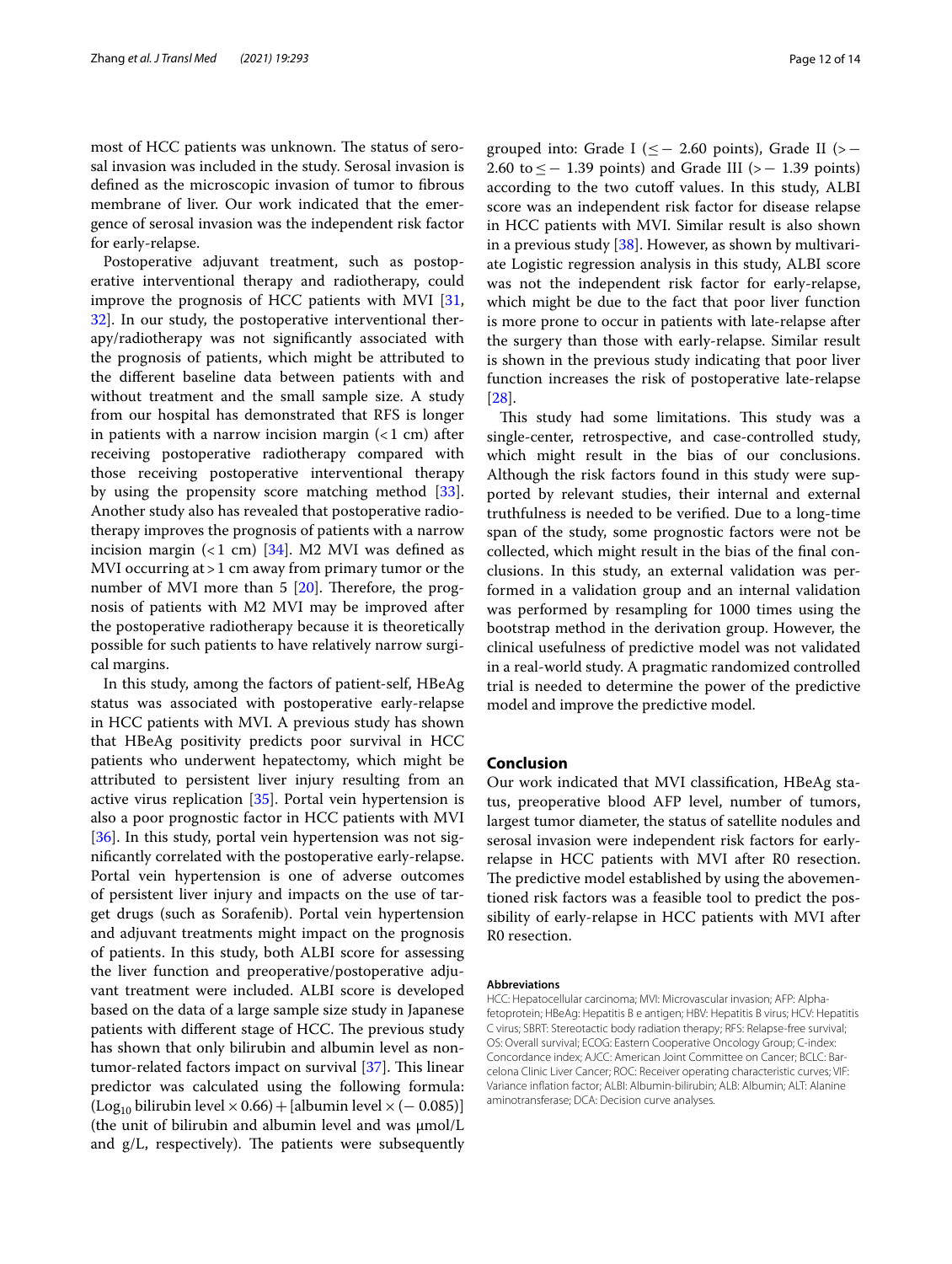## **Supplementary Information**

The online version contains supplementary material available at [https://doi.](https://doi.org/10.1186/s12967-021-02940-0) [org/10.1186/s12967-021-02940-0](https://doi.org/10.1186/s12967-021-02940-0).

<span id="page-12-22"></span><span id="page-12-19"></span>**Additional fle 1: Fig. S1.** Flow chart of enrolled patients. HCC, hepatocellular carcinoma; MVI, microvascular invasion.

**Additional fle 2: Fig. S2.** We provided a Web calculator [\(https://zhang](https://zhangkaimedicalapp.shinyapps.io/DynNomapp/) [kaimedicalapp.shinyapps.io/DynNomapp/\)](https://zhangkaimedicalapp.shinyapps.io/DynNomapp/) for predicting the probability of postoperative early-relapse in HCC patients with MVI. HCC, hepatocellular carcinoma; MVI, microvascular invasion.

<span id="page-12-23"></span>**Additional fle 3: Fig. S3.** Calibration curves in the derivation (A) and validation (B) cohort. AJCC, American Joint Committee on Cancer; BCLC, Barcelona Clinic Liver Cancer.

#### **Acknowledgements**

We would like to express our gratitude to Haiwei Du and Xiaona Han from Burning Rock Biotech for their valuable assistance in data analysis and interpretation.

#### **Authors' contributions**

Study conception: JW and WR. Data collection: KZ, CT. Patient management: KZ, CT, TS. Data analyses: KZ and CT. Manuscript writing: KZ<sub>,</sub> CT, JW, WR. Manuscript revision: CT, JW, WR. All authors read and approved the fnal manuscript.

#### **Funding**

This work was supported by National Key Research and Development Program of China (No. 2016YFD0400604) and CAMS Innovation Fund for Medical Science (CIFMS) (CAMS-2016-I2M-3-025).

#### **Availability of data and materials**

The datasets used and/or analyzed during the current study are available from the corresponding author on reasonable request.

#### **Declarations**

#### **Ethics approval and consent to participate**

This study had been approved by Ethics Committee of Cancer Hospital of Chinese Academy of Medical Science (17-035/1290). All recruited subjects have signed the informed consent form. This study complied with the Helsinki's Declaration.

#### **Consent for publication**

Not applicable.

#### **Competing interests**

The authors declare that they have no competing interests.

Received: 29 December 2020 Accepted: 13 June 2021

#### **References**

- <span id="page-12-0"></span>1. Bray F, Ferlay J, Soerjomataram I, Siegel RL, Torre LA, Jemal A. Global cancer statistics 2018: GLOBOCAN estimates of incidence and mortality worldwide for 36 cancers in 185 countries. CA Cancer J Clin. 2018;68:394–424.
- <span id="page-12-1"></span>2. Massarweh NN, El-Serag HB. Epidemiology of hepatocellular carcinoma and intrahepatic cholangiocarcinoma. Cancer Control. 2017;24:1073274817729245.
- <span id="page-12-2"></span>3. Li J, Zhou J, Yang PH, Xia Y, Shi YH, Wu D, et al. Nomograms for survival prediction in patients undergoing liver resection for hepatitis B virus related early stage hepatocellular carcinoma. Eur J Cancer. 2016;62:86–95.
- <span id="page-12-3"></span>4. Li Z, Lei Z, Xia Y, Li J, Wang K, Zhang H, et al. Association of preoperative antiviral treatment with incidences of microvascular invasion and early tumor recurrence in hepatitis B virus-related hepatocellular carcinoma. JAMA Surg. 2018;153:e182721.
- <span id="page-12-4"></span>5. Yoon SM, Lim YS, Park MJ, Kim SY, Cho B, Shim JH, et al. Stereotactic body radiation therapy as an alternative treatment for small hepatocellular carcinoma. PLoS One. 2013;8:e79854.
- <span id="page-12-5"></span>6. Schwarz RE, Abou-Alfa GK, Geschwind JF, Krishnan S, Salem R, Venook AP. Nonoperative therapies for combined modality treatment of hepatocellular cancer: expert consensus statement. HPB (Oxford). 2010;12:313–20.
- <span id="page-12-6"></span>7. EASL Clinical Practice Guidelines. Management of hepatocellular carcinoma. J Hepatol. 2018;69:182–236.
- <span id="page-12-7"></span>8. Hara K, Takeda A, Tsurugai Y, Saigusa Y, Sanuki N, Eriguchi T, et al. Radiotherapy for hepatocellular carcinoma results in comparable survival to radiofrequency ablation: a propensity score analysis. Hepatology. 2019;69:2533–45.
- <span id="page-12-8"></span>9. Liu PH, Hsu CY, Hsia CY, Lee YH, Huang YH, Chiou YY, Lin HC, Huo TI. Surgical resection versus radiofrequency ablation for single hepatocellular carcinoma ≤2 cm in a propensity score model: erratum. Ann Surg. 2016;263:e77.
- <span id="page-12-9"></span>10. Lee S, Kang TW, Song KD, Lee MW, Rhim H, Lim HK, et al. Efect of microvascular invasion risk on early recurrence of hepatocellular carcinoma after surgery and radiofrequency ablation. Ann Surg. 2019;7:89.
- <span id="page-12-10"></span>11. Tabrizian P, Jibara G, Shrager B, Schwartz M, Roayaie S. Recurrence of hepatocellular cancer after resection: patterns, treatments, and prognosis. Ann Surg. 2015;261:947–55.
- <span id="page-12-11"></span>12. Shim JH, Jun MJ, Han S, Lee YJ, Lee SG, Kim KM, et al. Prognostic nomograms for prediction of recurrence and survival after curative liver resection for hepatocellular carcinoma. Ann Surg. 2015;261:939–46.
- 13. Feng LH, Dong H, Lau WY, Yu H, Zhu YY, Zhao Y, et al. Novel microvascular invasion-based prognostic nomograms to predict survival outcomes in patients after R0 resection for hepatocellular carcinoma. J Cancer Res Clin Oncol. 2017;143:293–303.
- <span id="page-12-12"></span>14. Chan AWH, Zhong J, Berhane S, Toyoda H, Cucchetti A, Shi K, et al. Development of pre and post-operative models to predict early recurrence of hepatocellular carcinoma after surgical resection. J Hepatol. 2018;69:1284–93.
- <span id="page-12-13"></span>15. Lei Z, Li J, Wu D, Xia Y, Wang Q, Si A, et al. Nomogram for preoperative estimation of microvascular invasion risk in hepatitis B virus-related hepatocellular carcinoma within the Milan criteria. JAMA Surg. 2016;151:356–63.
- <span id="page-12-14"></span>16. Lin S, Ye F, Rong W, Song Y, Wu F, Liu Y, et al. Nomogram to assist in surgical plan for hepatocellular carcinoma: a prediction model for microvascular invasion. J Gastrointest Surg. 2019;23:2372–82.
- <span id="page-12-15"></span>17. Wu MC, Tang ZY, Liu YY, Chen XP, Wang XH, Sun Y, et al. Standards for diagnosis and treatment of primary liver cancer. Chin J Pract Surg. 2020;40:121–38.
- <span id="page-12-16"></span>18. Xing H, Zhang WG, Cescon M, Liang L, Li C, Wang MD, et al. Defning and predicting early recurrence after liver resection of hepatocellular carcinoma: a multi-institutional study. HPB (Oxford). 2020;22:677–89.
- <span id="page-12-17"></span>19. Yoh T, Seo S, Taura K, Iguchi K, Ogiso S, Fukumitsu K, et al. Surgery for recurrent hepatocellular carcinoma: achieving long-term survival. Ann Surg. 2019;8:55.
- <span id="page-12-18"></span>20. Wu MC, Tang ZY, Liu TH. Guideline for standardized pathological diagnosis of primary liver cancer. J Clin Hepatol. 2015;31:833–9.
- <span id="page-12-20"></span>21. Xing H, Sun LY, Yan WT, Quan B, Liang L, Li C, et al. Repeat hepatectomy for patients with early and late recurrence of hepatocellular carcinoma: a multicenter propensity score matching analysis. Surgery. 2019;74:24.
- <span id="page-12-21"></span>22. Zhang XP, Wang K, Wei XB, Li LQ, Sun HC, Wen TF, et al. An eastern hepatobiliary surgery hospital microvascular invasion scoring system in predicting prognosis of patients with hepatocellular carcinoma and microvascular invasion after R0 liver resection: a large-scale, Multicenter Study. Oncologist. 2019;24:e1476–88.
- <span id="page-12-24"></span>23. Hidaka M, Eguchi S, Okuda K, Beppu T, Shirabe K, Kondo K, et al. Impact of anatomical resection for hepatocellular carcinoma with microportal invasion (vp1): a multi-institutional study by the Kyushu Study Group of Liver Surgery. Ann Surg. 2020;271:339–46.
- <span id="page-12-25"></span>24. Tangkijvanich P, Anukulkarnkusol N, Suwangool P, Lertmaharit S, Hanvivatvong O, Kullavanijaya P, et al. Clinical characteristics and prognosis of hepatocellular carcinoma: analysis based on serum alpha-fetoprotein levels. J Clin Gastroenterol. 2000;31:302–8.
- <span id="page-12-26"></span>25. Matsumoto Y, Suzuki T, Asada I, Ozawa K, Tobe T, Honjo I. Clinical classifcation of hepatoma in Japan according to serial changes in serum alpha-fetoprotein levels. Cancer. 1982;49:354–60.